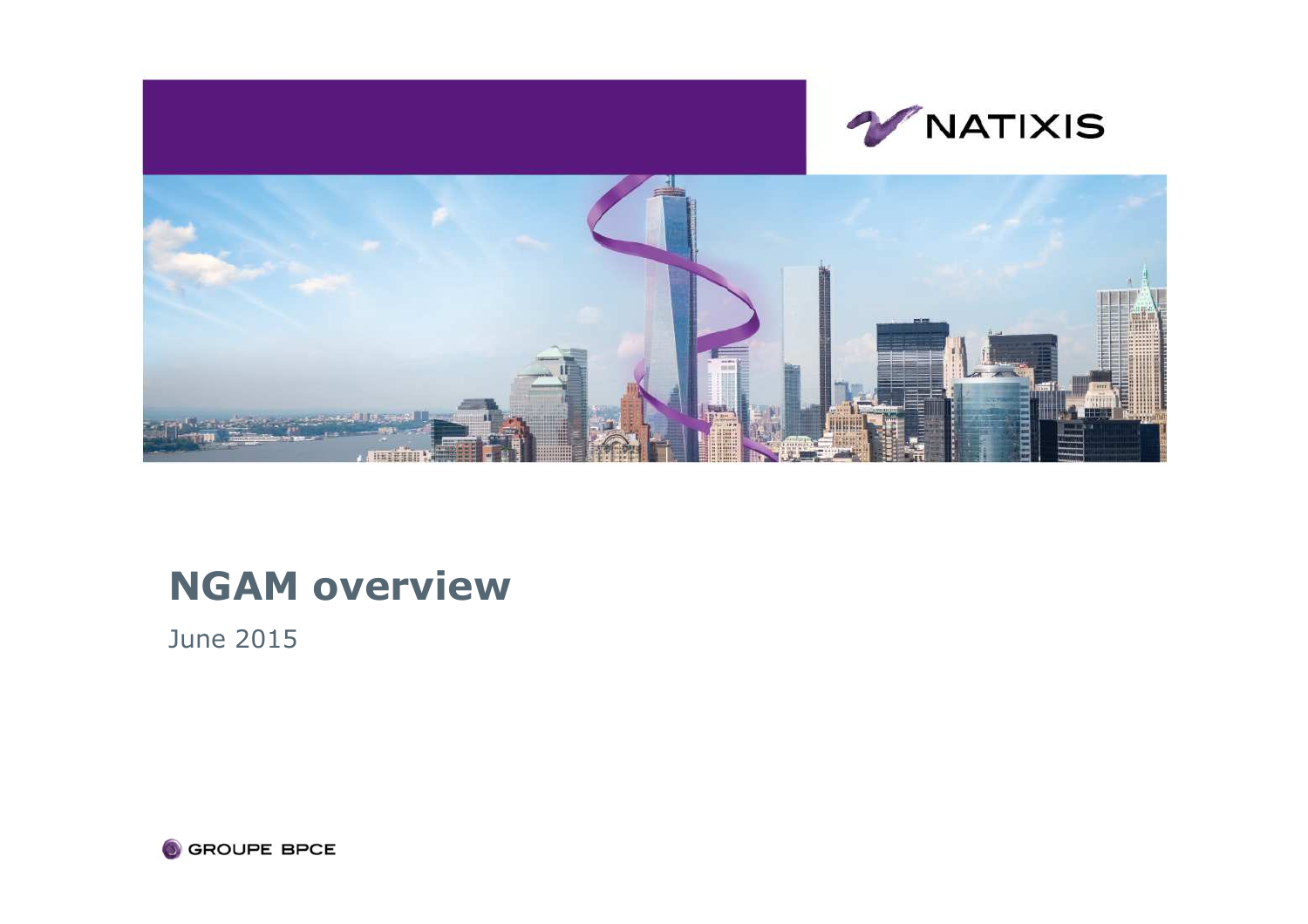# **Disclaimer**

This media release may contain objectives and comments relating to the objectives and strategy of Natixis. Any such objectives inherently depend on assumptions, project considerations, objectives and expectations linked to future and uncertain events, transactions, products and services as well as suppositions regarding future **performances and synergies.**

No assurance can be given that such objectives will be realized. They are subject to inherent risks and uncertainties and are based on assumptions relating to Natixis. its subsidiaries and associates, and the business development thereof; trends in the sector; future acquisitions and investments; macroeconomic conditions and conditions in Natixis' principal local markets; competition and regulations. Occurrence of such events is not certain, and outcomes may prove different from current expectations, significantly affecting expected results. Actual results may differ significantly from those implied by such objectives.

Information in this media release relating to parties other than Natixis or taken from external sources has not been subject to independent verification, and Natixis makes no warranty as to the accuracy, fairness or completeness of the information or opinions herein. Neither Natixis nor its representatives shall be liable for any errors or omissions or for any harm resulting from the use of this media release, its contents or any document or information referred to herein. Figures in this **presentation are unaudited.**

#### **Note on methodology:**

**> Page 4, 2014 figures are pro forma:**

**(1) of the new capital allocation to our businesses, 10% of the average Basel 3 risk weighted assets versus 9% previously. 2014 quarterly series have been restated on this new basis;**

**(2) as of January 1st, 2015, application of the IFRIC 21 interpretation «Levies» regarding the accounting for tax except the income tax. This implementation leads to register taxes concerned at the date of their event and not necessarily throughout the year. These taxes are charged to our businesses;**

**(3) and in accordance with the application of the IFRIC 21 interpretation, the accounting of the estimated contribution to the Single Resolution Fund is registered in the first quarter of 2015 in the expenses of the Corporate Center. This item is not be charged to the business lines and is treated as an exceptional item in the financial communication disclosure.**

**> Business line performance using Basel 3 standards:**

**The performances of Natixis business lines are presented using Basel 3 standards. Basel 3 risk-weighted assets are based on CRR-CRD4 rules as published in June 26th, 2013 (including Danish compromise treatment for qualified entities).**

**> The remuneration rate on normative capital is 3%.**

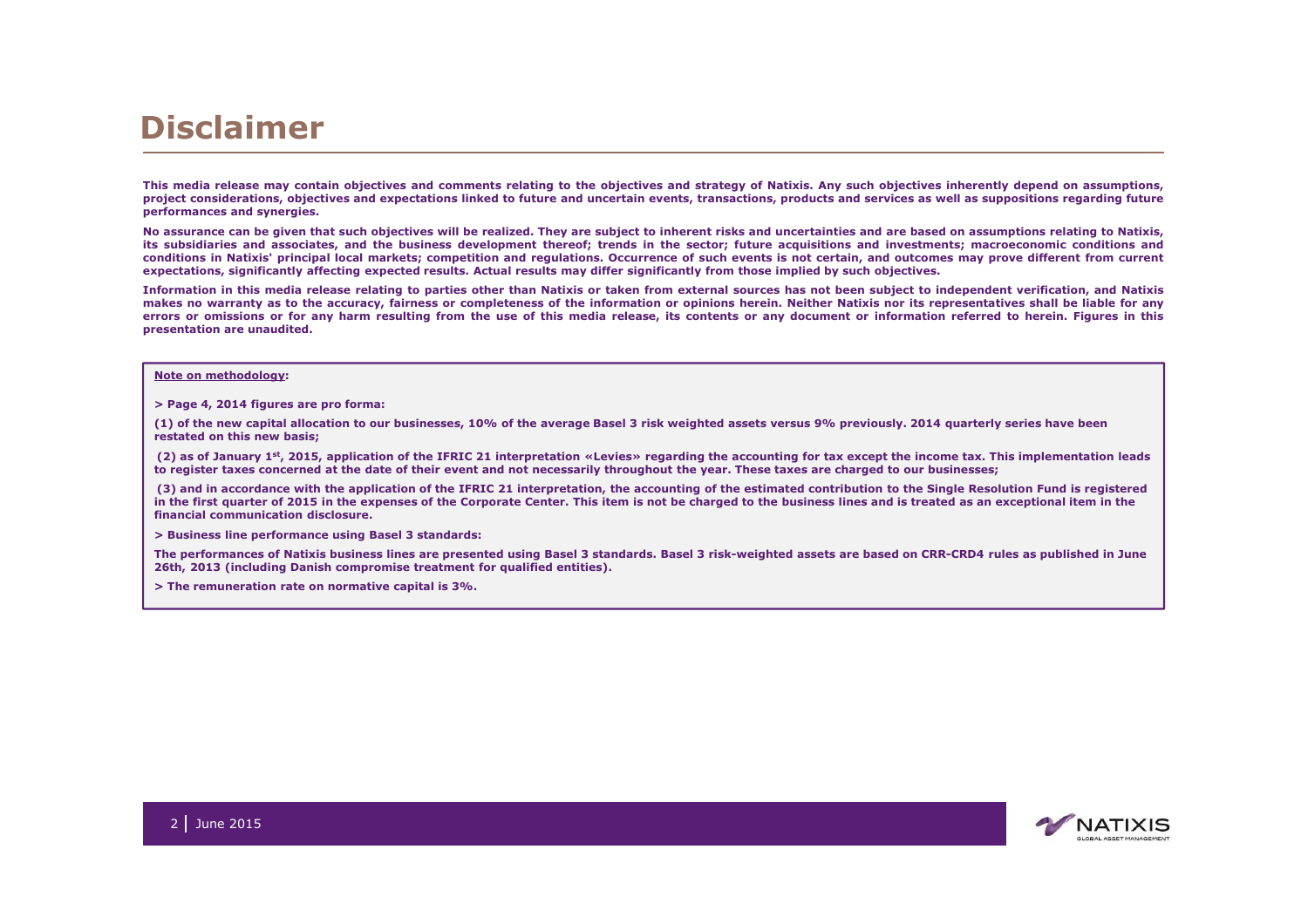**1. 1Q15 numbers**

# **2. NGAM: a significant player in the US**

**3. International strategy**

**4. Focus on DNCA**

**5. Conclusion**

NATIXIS **ALL ASSET MANAGEMEN** 

3 I June 2015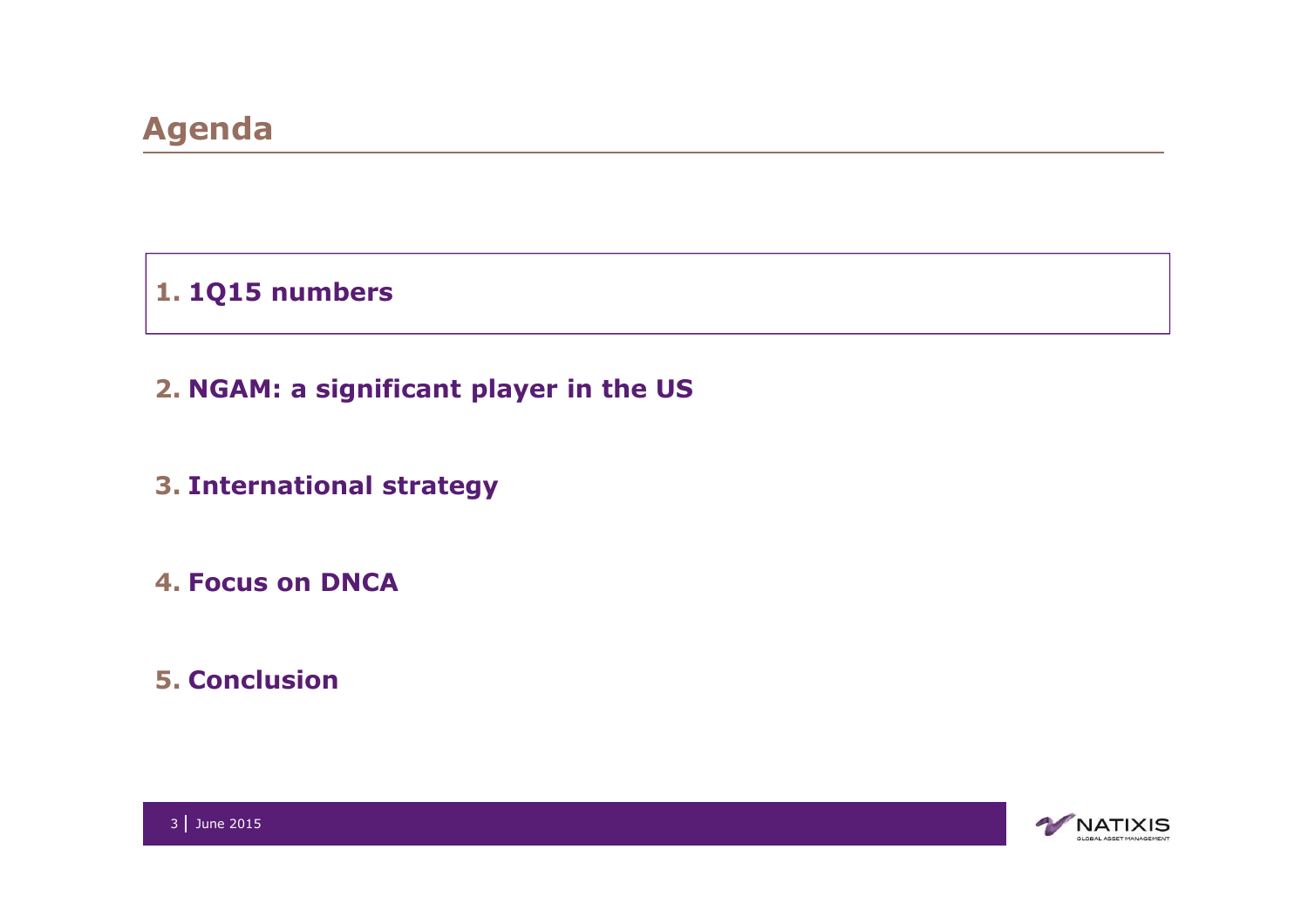#### **1Q15: record quarter with €820bn of AuM, a €84bn increase since end 2014**

- **€19bn record net inflows in 1Q15 (€17bn excluding MMF) :**
	- +€8bn in Europe
	- +€11bn in US
- **Dynamic sustained by the centralized distribution platform, €10bn net inflows in 1Q15:**
	- +€6bn from the US platform
	- +€4bn from international platform
- **Total AuM increased by 11% QoQ** with <sup>a</sup> favorable product mix
- **+50% rise in 1Q15 gross operating income vs. 1Q14 (+27% at constant exchange rates)**

#### **Asset management**

| In $\epsilon$ m               | 1Q15  | 1Q14  | 1015<br>vs. 1014 | 1015<br>vs. 1014<br>constant<br>exchange<br>rates |
|-------------------------------|-------|-------|------------------|---------------------------------------------------|
| <b>Net revenues</b>           | 639   | 489   | 31%              | 14%                                               |
| Expenses                      | (461) | (370) | 25%              | 9%                                                |
| <b>Gross operating income</b> | 178   | 118   | 50%              | 27%                                               |
| Provision for credit losses   | (1)   | 0     |                  |                                                   |
| <b>Pre-tax profit</b>         | 178   | 119   | 49%              | 27%                                               |



#### **Assets under management***, in €bn*



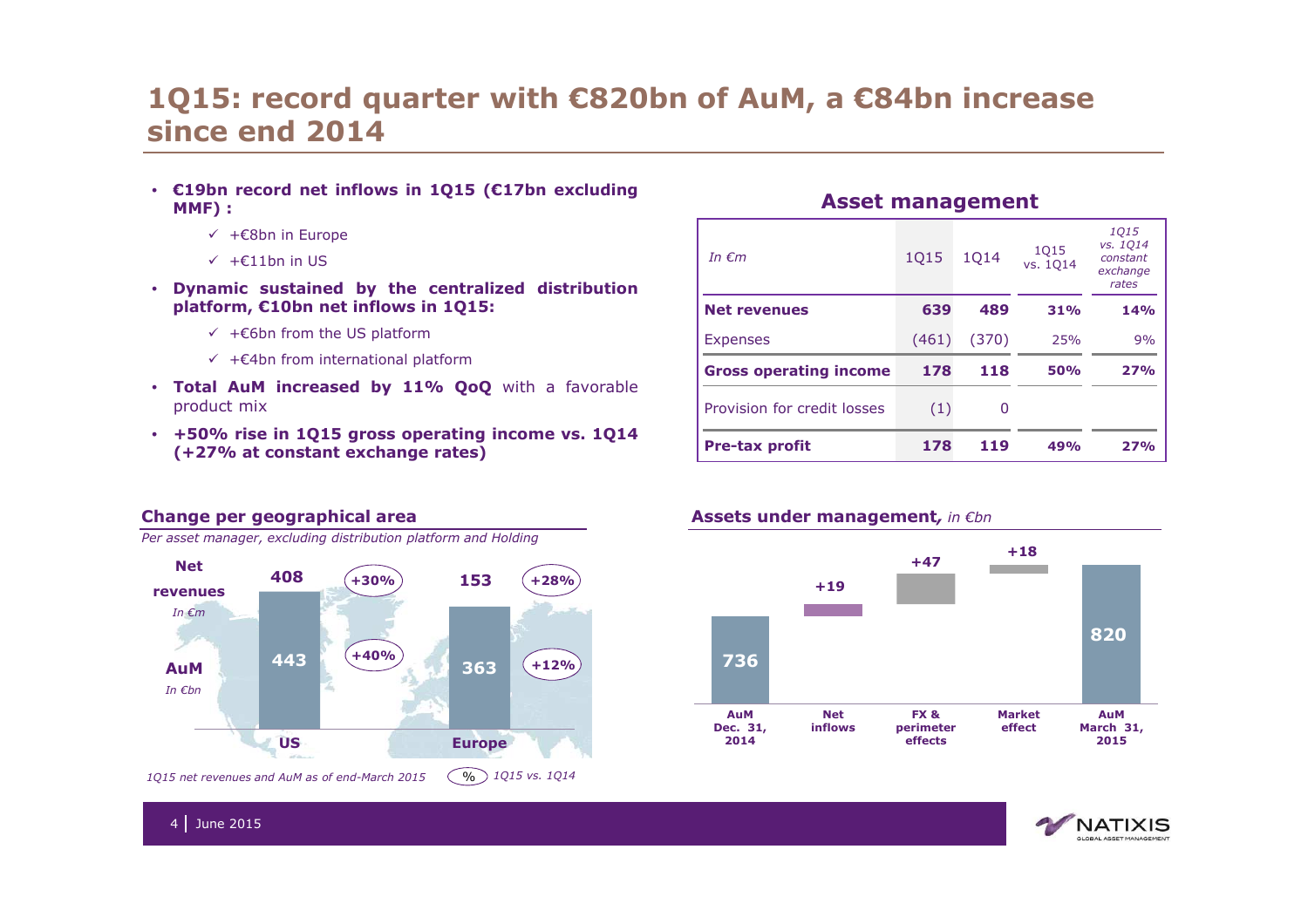#### **A strong start to our 2014-2017 strategic plan**



| Net flows $\bm{\mathsf{C}}$ bn<br>----------------------------- |       | - 1                 |                 |    |    |    |    |            | .        |
|-----------------------------------------------------------------|-------|---------------------|-----------------|----|----|----|----|------------|----------|
| % AuM Yoy<br>                                                   | $1\%$ | $\Delta 0$ / $\sim$ | 30 <sub>o</sub> | 7% | 1% | 9% | 6% | 70/<br>. . | -------- |

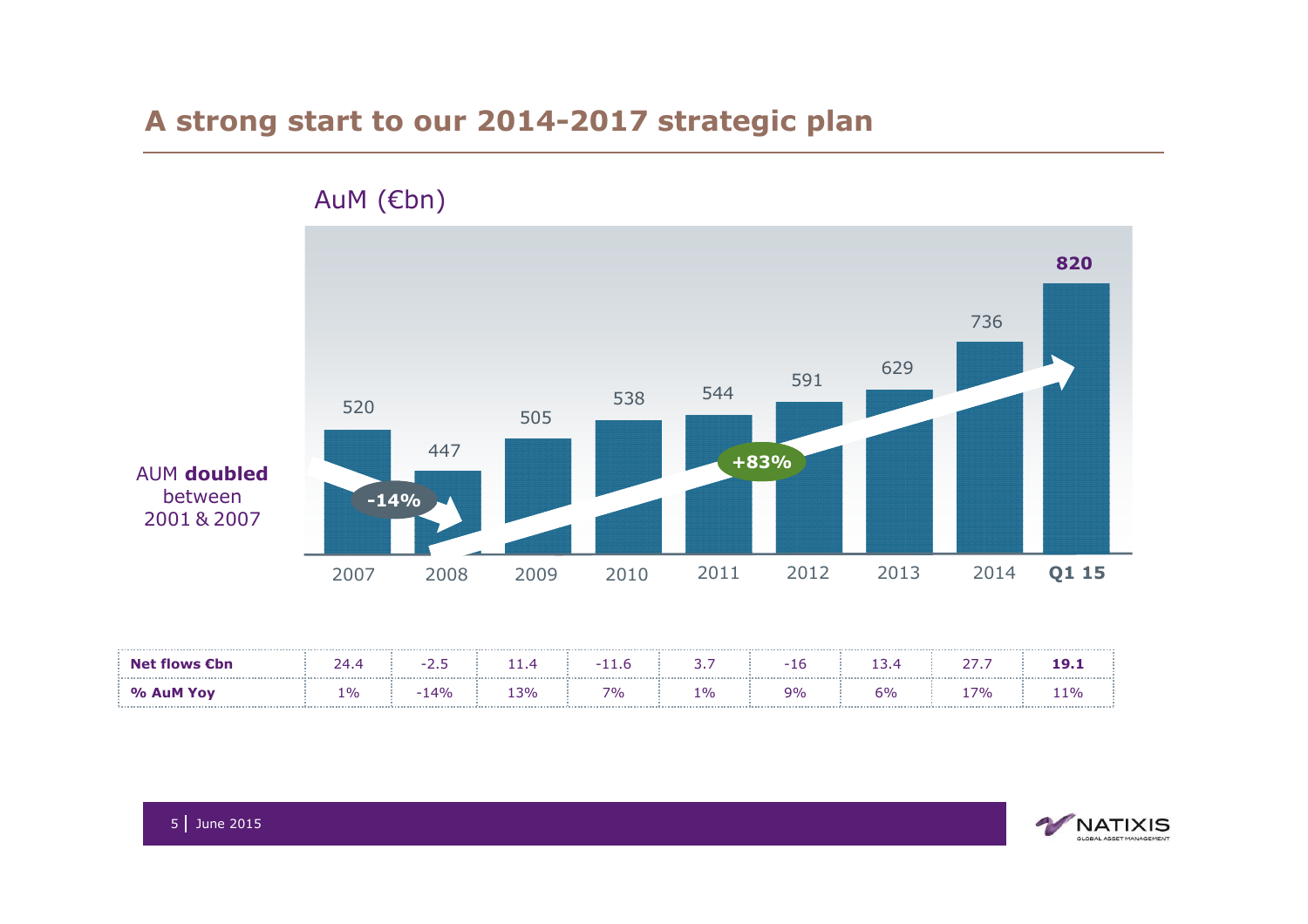# **A decentralized organization built for global LT success**

|                                                | <b>Natixis Global Asset Management - Holding</b> | Ranking               | Company              | <b>AUM</b><br>(US\$ billions)          |       |
|------------------------------------------------|--------------------------------------------------|-----------------------|----------------------|----------------------------------------|-------|
|                                                |                                                  |                       |                      | BlackRock                              | 4,324 |
| <b>North American</b>                          | <b>Europe</b>                                    |                       | 2                    | Vanguard Group                         | 2,700 |
| <b>Investment</b>                              | <b>Investment</b>                                | <b>Private Equity</b> | 3                    | State Street Global                    | 2,345 |
| <b>Center</b><br><b>Center</b>                 | Multi-affiliate                                  | 4                     | Fidelity Investments | 1,943                                  |       |
| 12 specialized                                 | A 'core/satellite'                               | offering with         | 5                    | PIMCO                                  | 1,920 |
| affiliates with<br>distinctive<br>capabilities | model with NAM                                   | centralized           | 6                    | JPMorgan Asset Management              | 1,598 |
|                                                | in the center<br>and specialized<br>boutiques    | leadership            | 7                    | Bank of New York Mellon                | 1,583 |
|                                                |                                                  |                       | 8                    | AXA Group                              | 1,532 |
|                                                |                                                  |                       | 9                    | Deutsche Asset Management              | 1,271 |
|                                                |                                                  |                       | 10                   | Capital Group                          | 1,250 |
| <b>NGAM Distribution</b>                       |                                                  |                       |                      | Amundi Asset Management                | 1,070 |
|                                                | U.S. and International Distribution              |                       | 12                   | <b>Prudential Financial</b>            | 1,066 |
|                                                |                                                  |                       | 13                   | Goldman Sachs Group                    | 919   |
|                                                | Supported by over 3,400 employees worldwide      |                       | 14                   | Northern Trust Global Investments      | 885   |
|                                                |                                                  |                       | 15                   | Franklin Templeton                     | 879   |
|                                                |                                                  |                       | 16                   | <b>Natixis Global Asset Management</b> | 867   |
|                                                |                                                  |                       | 17                   | Wellington Management Company          | 834   |
|                                                |                                                  |                       | 18                   | Bank of America                        | 821   |
|                                                |                                                  |                       | 19                   | Invesco                                | 779   |
|                                                |                                                  |                       | 20                   | Legal & General Investment Managem     | 741   |
|                                                |                                                  |                       |                      |                                        |       |

1. Source: Cerulli Quantitative Update: Global Markets 2014, based on annual reports



**Ranked among the largest asset** 

**managers worldwide**<sup>1</sup>

6June 2015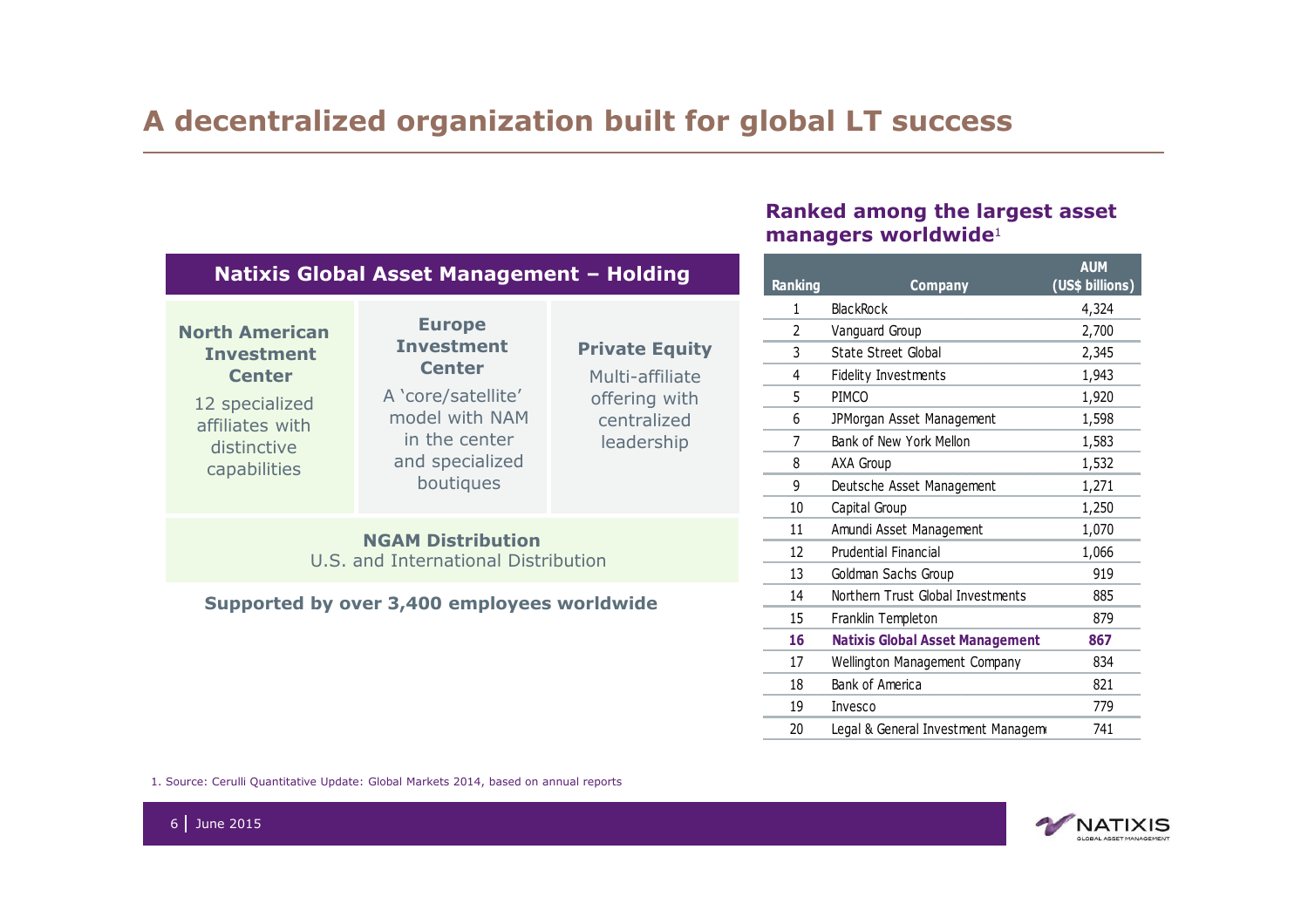# **A cost-effective, centralized distribution effort that has driven robust organic global growth**

**36% of global AUM (\*)** distributed through the centralized distributed platform and **88% of 2014 LT net new flows**



#### **NGAM Distribution U.S.**

- More than **<sup>440</sup>** employees
- Providing intermediaries a **single point of access** to NGAM's affiliated line-up
- Covering all retail major **intermediary channels**

#### **NGAM International Distribution**

- More than **280** employees for cross-border sales activity
- An international network via **17** local distribution offices
- Two main channels: **Institutional and retail distribution**
- Two cross-border ranges (Lux and Dublin)

#### **Long-term AUM distributed outside U.S.**



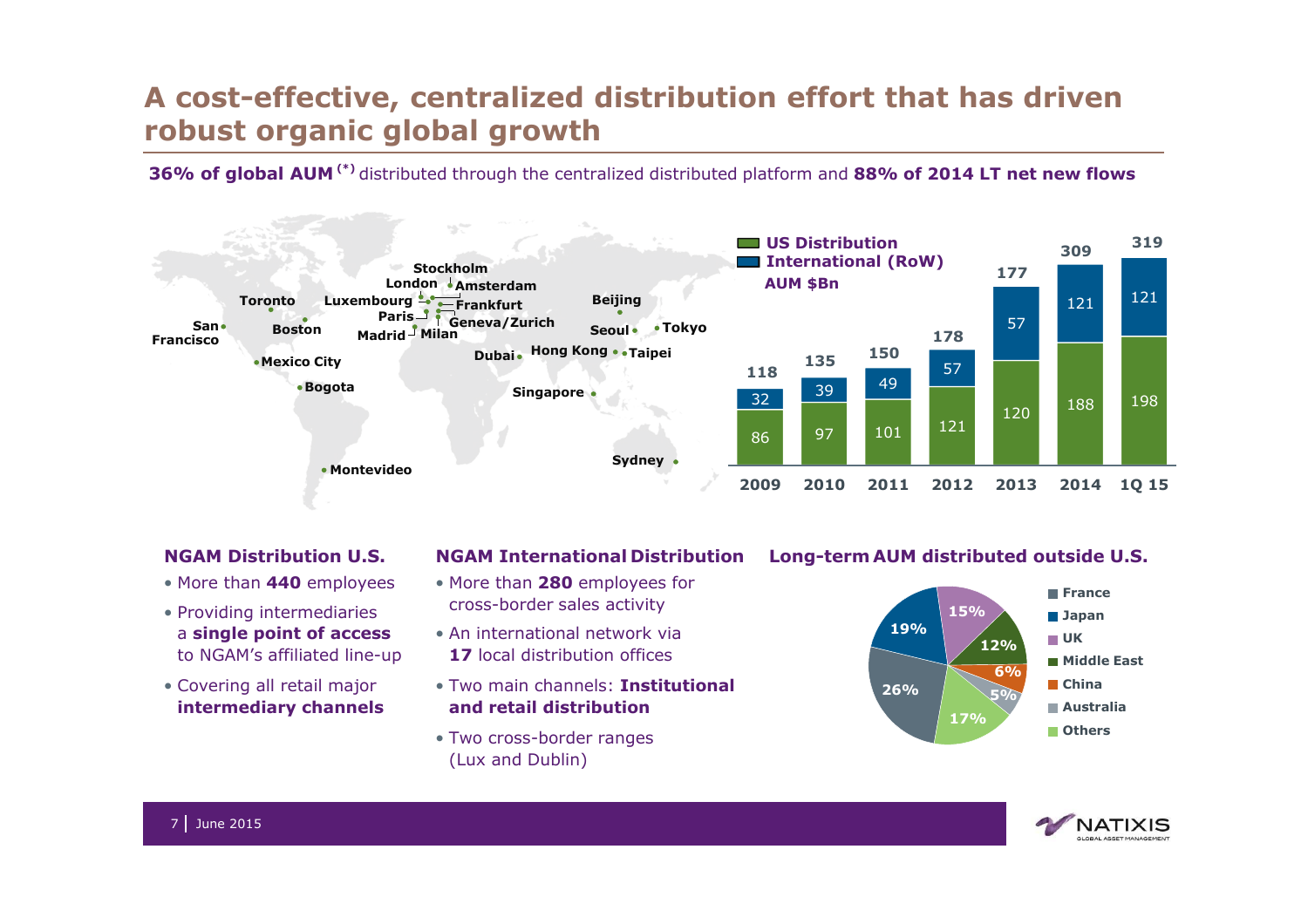# **A global and diversified asset manager with €820bn in AuM (\*)**



#### **By asset class** (\*)

**By investment center** (\*)



**By vehicle (\*) By distribution channel (\*)** 



\*As of 03/31/15

8 I June 2015

**NATIXIS SLOBAL ASSET MANAGEMENT**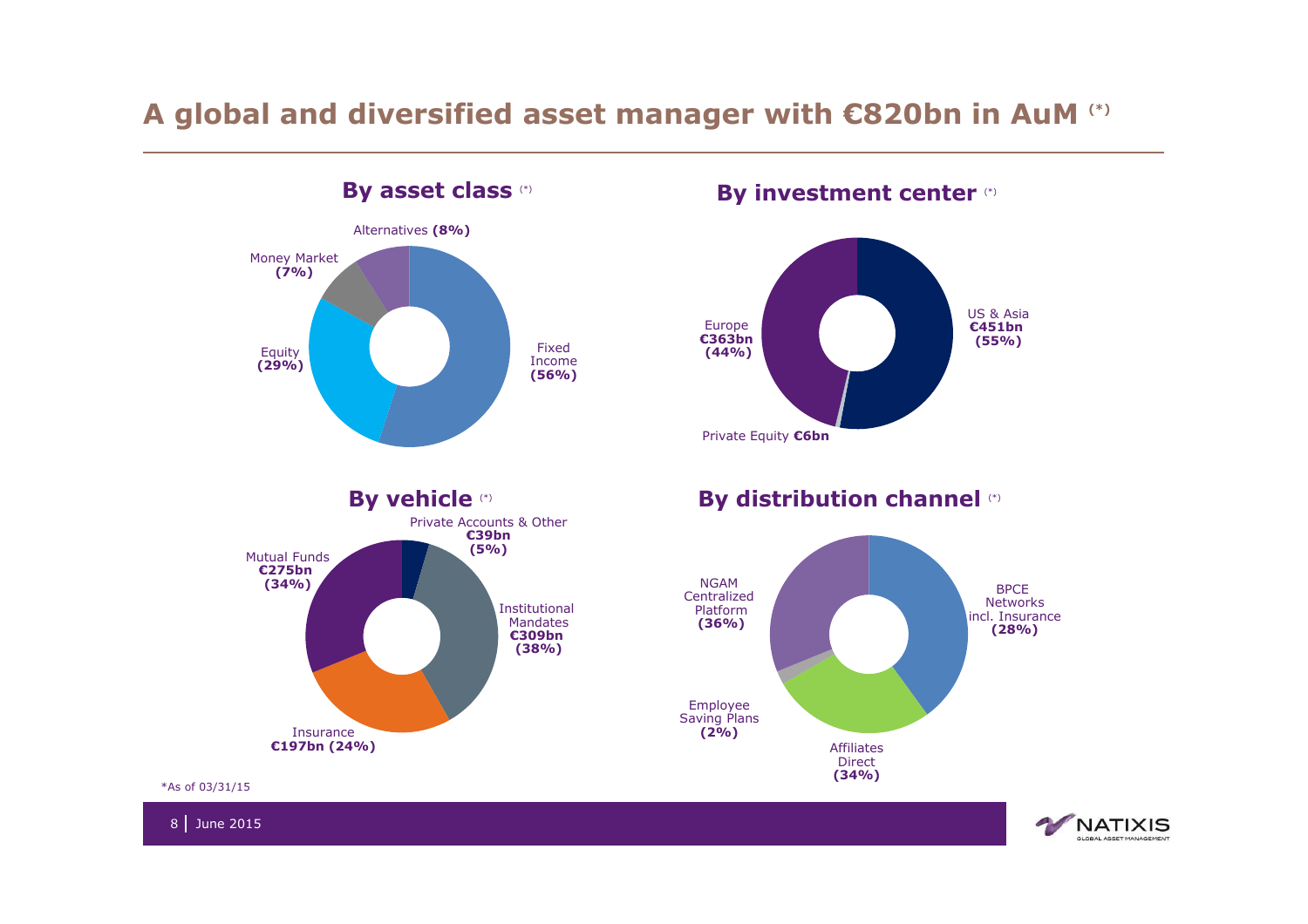# **Main expertise by affiliate**

| In $\epsilon$                   | <b>Main</b><br><b>Expertise</b> | <b>Insurance</b> | <b>Money</b><br><b>Markets</b> | <b>Fixed</b><br><b>Income</b> | <b>Equity &amp;</b><br><b>Diversified</b> | <b>Alternatives</b><br>& Real Estate | Total <sup>(*)</sup>    |
|---------------------------------|---------------------------------|------------------|--------------------------------|-------------------------------|-------------------------------------------|--------------------------------------|-------------------------|
| <b>Loomis, Sayles &amp; Co.</b> | Credit (HY & IG)                |                  |                                | 185                           | 29                                        | 10                                   | 224                     |
| <b>Harris Associates</b>        | <b>Equity Value</b>             |                  |                                |                               | 126                                       |                                      | 126                     |
| <b>Aurora IM</b>                | <b>FoHF</b>                     |                  |                                |                               |                                           | $\overline{z}$                       | $\overline{\mathbf{z}}$ |
| Gateway                         | <b>Equity Hedged</b>            |                  |                                |                               |                                           | 11                                   | 11                      |
| <b>AEW CM</b>                   | <b>Real Estate</b>              |                  |                                |                               |                                           | 20                                   | 20                      |
| <b>R&amp;T Funds</b>            | <b>MMF</b>                      |                  | 13                             |                               |                                           |                                      | 13                      |
| <b>Vaughan Nelson</b>           | Small/Mid cap                   |                  |                                | 3                             | $\overline{z}$                            |                                      | 10                      |
| <b>McDonnell IM</b>             | <b>Municipals</b>               |                  |                                | 11                            |                                           |                                      | 11                      |
| <b>Alpha Simplex</b>            | Quant/Alternative               |                  |                                |                               |                                           | 6                                    | 6                       |
| <b>Others</b>                   |                                 |                  | 1                              | $\overline{4}$                | 15                                        | $\mathbf{1}$                         | 21                      |
| <b>Total US &amp; Asia</b>      |                                 | $\overline{0}$   | 14                             | 203                           | 177                                       | 56                                   | 451                     |
| <b>NAM</b>                      | Generalist $\epsilon$           | 197              | 32                             | 36                            | 56                                        | 9                                    | 330                     |
| ow Mirova                       | <b>SRI</b> expertise            |                  |                                |                               | 4                                         | 1<br>8                               |                         |
| ow Seeyond                      | Quants & Struct.                |                  |                                |                               | 5                                         |                                      |                         |
| <b>Vega IM</b>                  | Multi Management                |                  | $\mathbf{1}$                   | $\overline{0}$                | 5                                         | $\overline{0}$                       | 6                       |
| <b>H2O</b>                      | <b>Bonds</b>                    |                  |                                | $6\phantom{1}$                | $\overline{2}$                            |                                      | 8                       |
| <b>OSSIAM</b>                   | <b>ETF</b>                      |                  |                                |                               | $\overline{2}$                            |                                      | $\overline{2}$          |
| <b>NEIL</b>                     | Infrastructures                 |                  |                                |                               | 1                                         |                                      | 1                       |
| <b>AEW Europe</b>               | <b>Real Estate</b>              |                  |                                |                               |                                           | 15                                   | 15                      |
| <b>NGAM Private Equity</b>      |                                 |                  |                                |                               |                                           | 6                                    | 6                       |
| <b>Total NGAM</b>               |                                 | 197              | 46                             | 245                           | 244                                       | 88                                   | 820                     |
|                                 |                                 |                  |                                |                               |                                           |                                      |                         |

\*As of 03/31/15

**Main Expertise** 

<sup>9</sup> June 2015

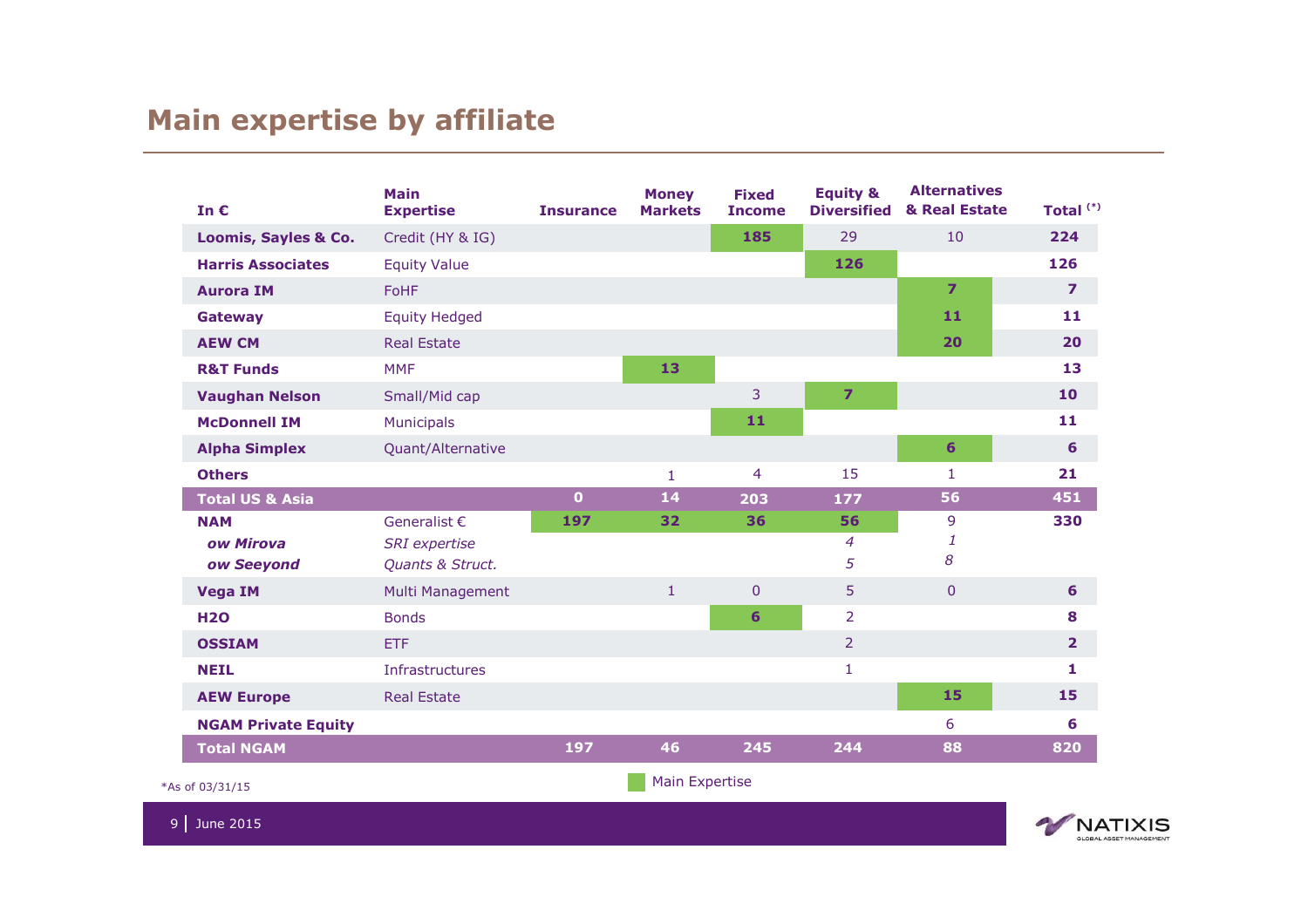#### **1. 1Q15 numbers**

**2. NGAM: a significant player in the US**

#### **3. International strategy**

**4. Focus on DNCA**

**5. Conclusion**

**NATIXIS** BAL ASSET MANAGEMEN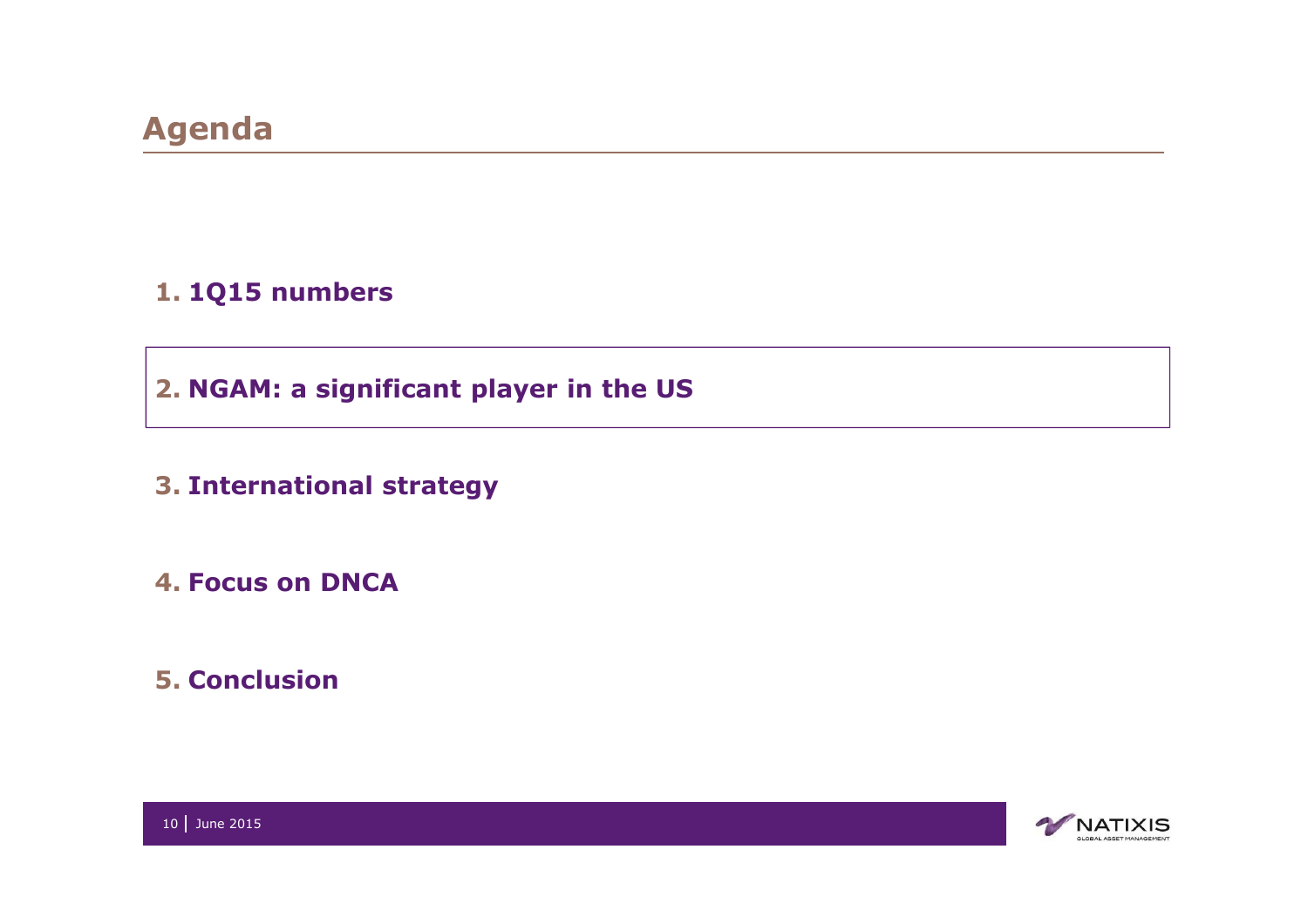# **U.S. long-term mutual fund industry net flows**



#### **Net flows by category, end of may 2015** (\$bn)



Source: Strategic Insights/Simfund MF; Open-end funds only, excludes ETFs, money markets and affiliated funds of funds



11June 2015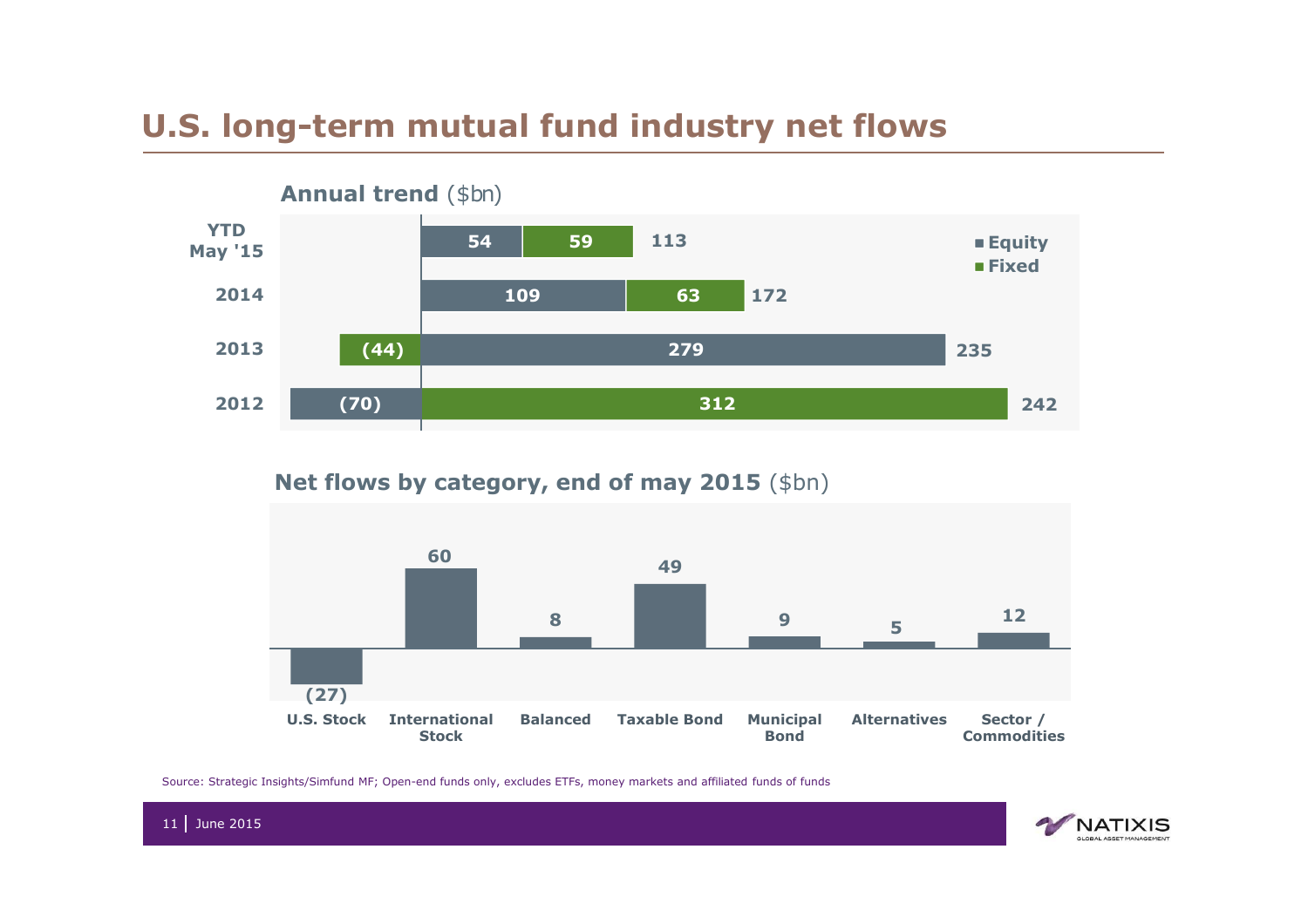# **NGAM positioning in the U.S. LT mutual fund market**December 2014 (\$m)

#### **Over the past decade** ('05 – '14), Natixis ranks **#8 in cumulative net flows**

#### **Largest asset managers Top asset gatherers**

| Manager               | <b>AUM</b> |
|-----------------------|------------|
| 1. Vanguard           | 2,247,432  |
| 2. American Funds     | 1,167,704  |
| 3. Fidelity           | 1,165,553  |
| 4. T Rowe Price       | 457,936    |
| 5. Franklin Templeton | 446,675    |
| 6. PIMCO              | 378,319    |
| 7. JPMorgan Funds     | 257,575    |
| 8. DFA                | 249,557    |
| 9. BlackRock          | 215,167    |
| 10. Oppenheimer       | 197,499    |
| 11. Dodge & Cox       | 184,853    |
| 12. Natixis*          | 172,249    |
| 13. MFS               | 170,930    |
| 14. Columbia          | 160,683    |
| 15. Invesco           | 150,127    |

|                | <b>AUM</b> | Manager                 | YTD Dec'14 |  |  |  |  |
|----------------|------------|-------------------------|------------|--|--|--|--|
| guard          | 2,247,432  | 1. Vanguard             | 143,500    |  |  |  |  |
| rican Funds    | 1,167,704  | 2. DFA                  | 27,153     |  |  |  |  |
| lity           | 1,165,553  | 3. TCW/MetWest          | 26,257     |  |  |  |  |
| we Price       | 457,936    | 4. Dodge & Cox          | 25,706     |  |  |  |  |
| klin Templeton | 446,675    | 5. JPMorgan Funds       | 24,673     |  |  |  |  |
| CO             | 378,319    | 6. BlackRock            | 18,512     |  |  |  |  |
| organ Funds    | 257,575    | 7. Natixis*             | 15,723     |  |  |  |  |
|                | 249,557    | 8. Goldman Sachs        | 14,112     |  |  |  |  |
| kRock          | 215,167    | 9. MFS                  | 11,474     |  |  |  |  |
| enheimer       | 197,499    | 10. T Rowe Price        | 10,902     |  |  |  |  |
| ge & Cox       | 184,853    | 11. DoubleLine          | 10,074     |  |  |  |  |
| xis*           | 172,249    | 12. John Hancock        | 8,162      |  |  |  |  |
|                | 170,930    | 13. Legg Mason/Western  | 7,784      |  |  |  |  |
| mbia           | 160,683    | 14. TIAA-CREF           | 7,541      |  |  |  |  |
| SCO            | 150,127    | 15. Robert W Baird & Co | 7,318      |  |  |  |  |
|                |            |                         |            |  |  |  |  |

\*Natixis includes the AUM in the Natixis Funds, Loomis Sayles Funds, Aurora Horizons Fund and Oakmark Funds. NGAM Distribution, L.P. is the distributor of the Natixis Funds, Loomis Sayles Funds and the Aurora Horizons Fund and has a marketing support agreement for the Oakmark Funds.Source: Strategic Insights/Simfunds - Open-end funds only, excludes ETFs, money markets and affiliated funds of funds.



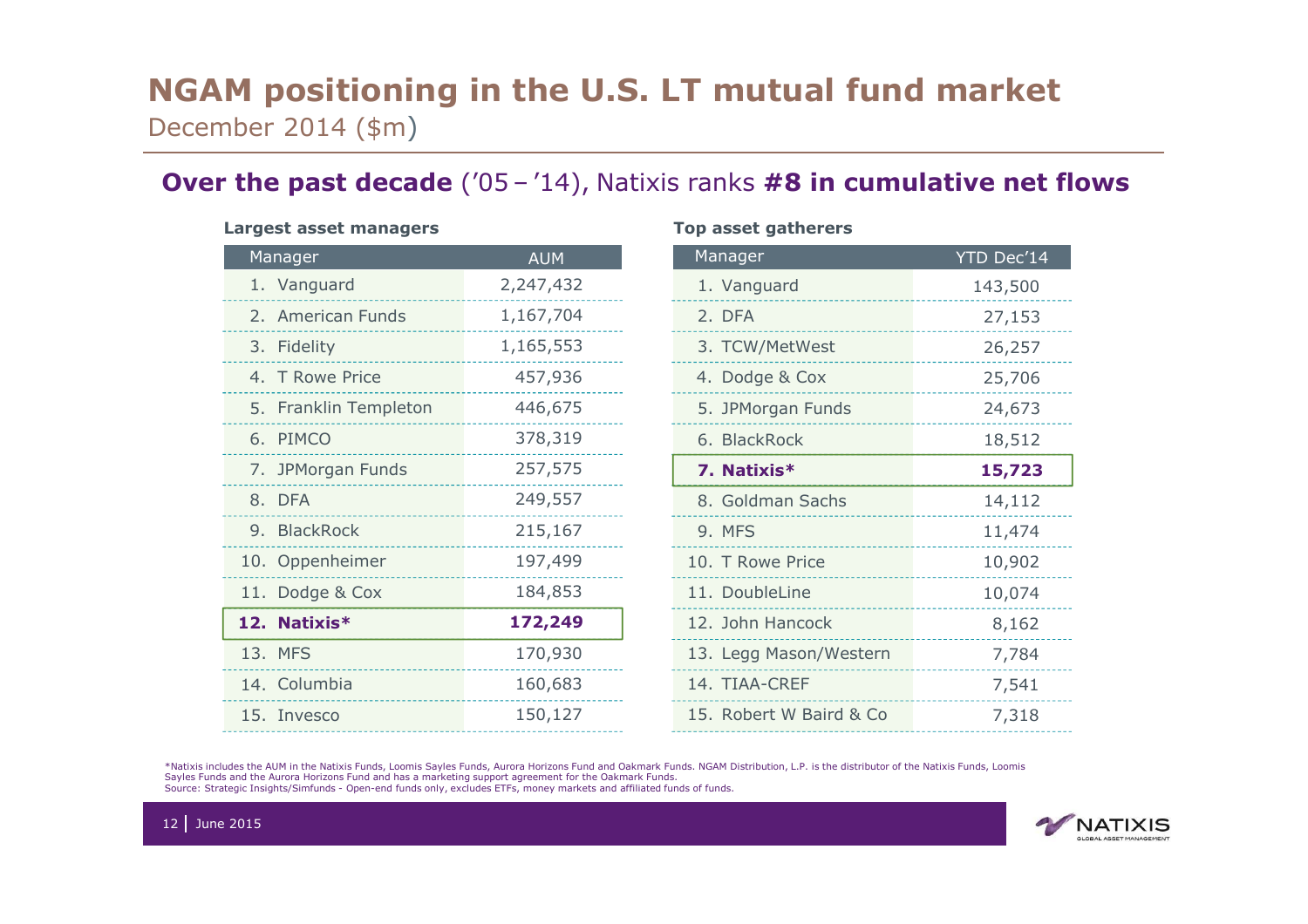# **Asset diversification among firms and channels**



We have relationship with **75,000 advisors** out of 300,000 total

Over **25% of our advisors** use <sup>3</sup> or more NGAM products 1

As of 12/31/14; excludes non-serviced direct business at Schwab & Fidelity1. Wirehouse and Independent advisors

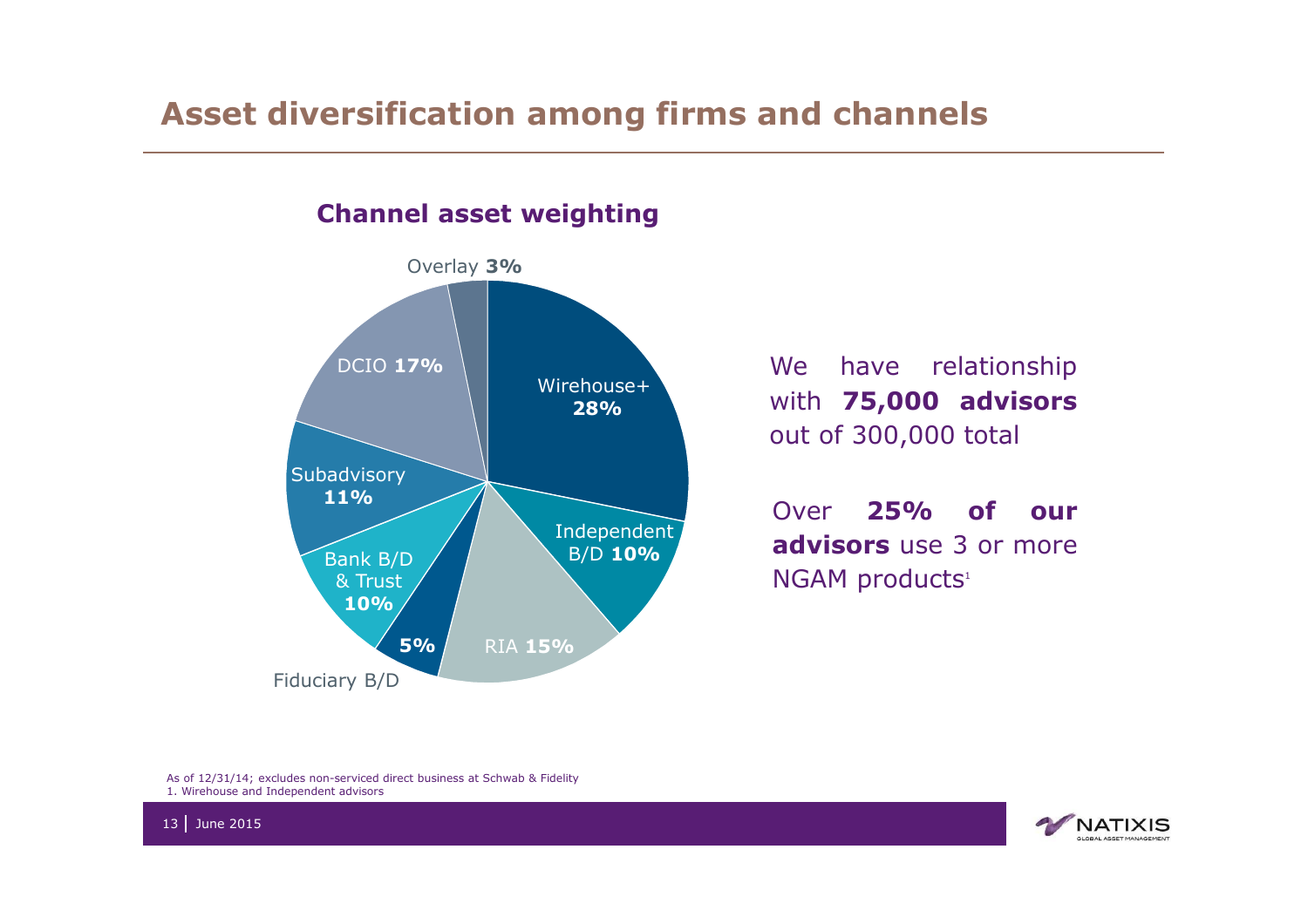## **Focused effort on asset class diversification: a global message for modern markets**

#### **NGAM US distribution mutual funds flows**



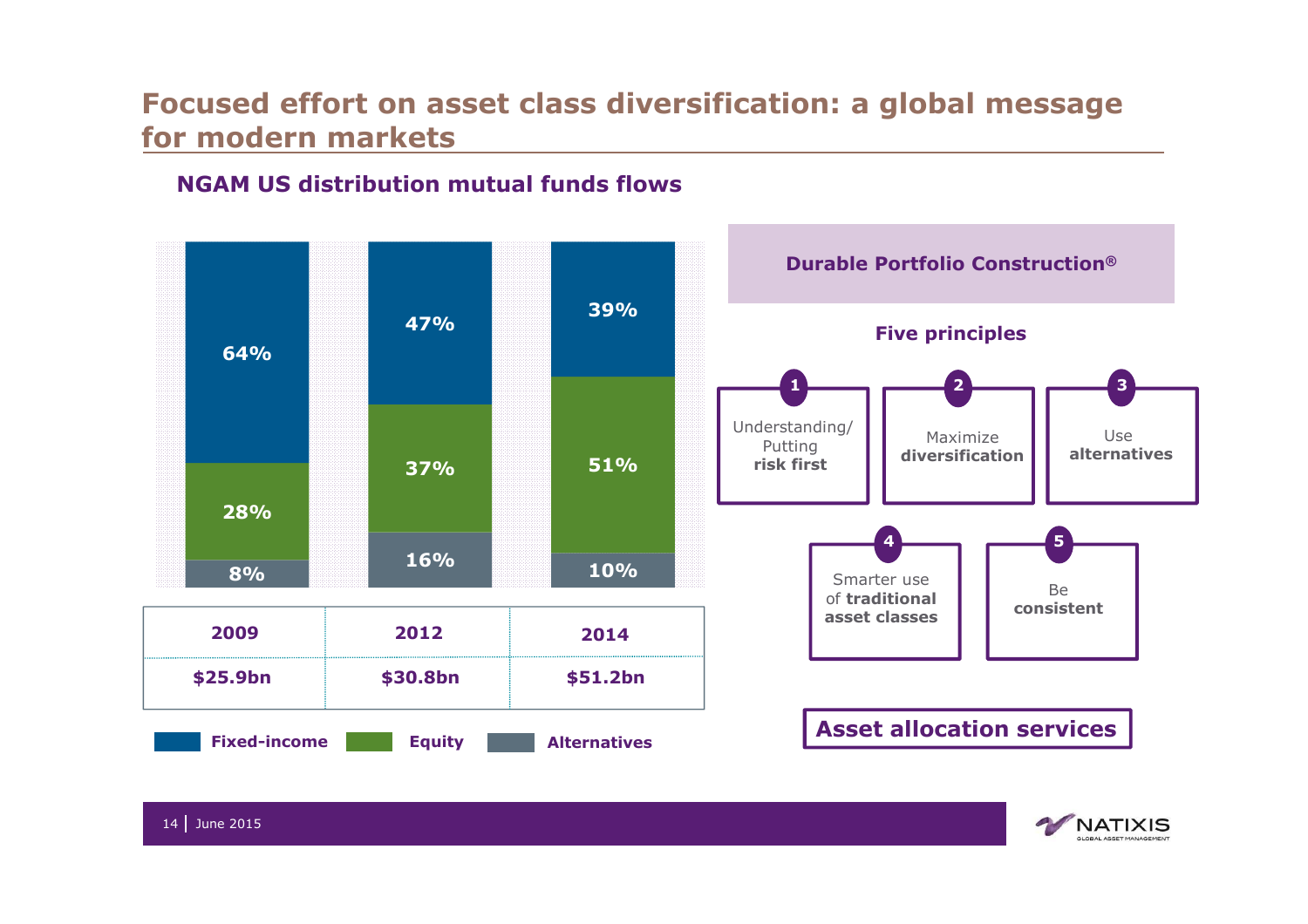#### **1. 1Q15 numbers**

# **2. NGAM: a significant player in the US**

#### **3. International strategy**

#### **4. Focus on DNCA**

#### **5. Conclusion**

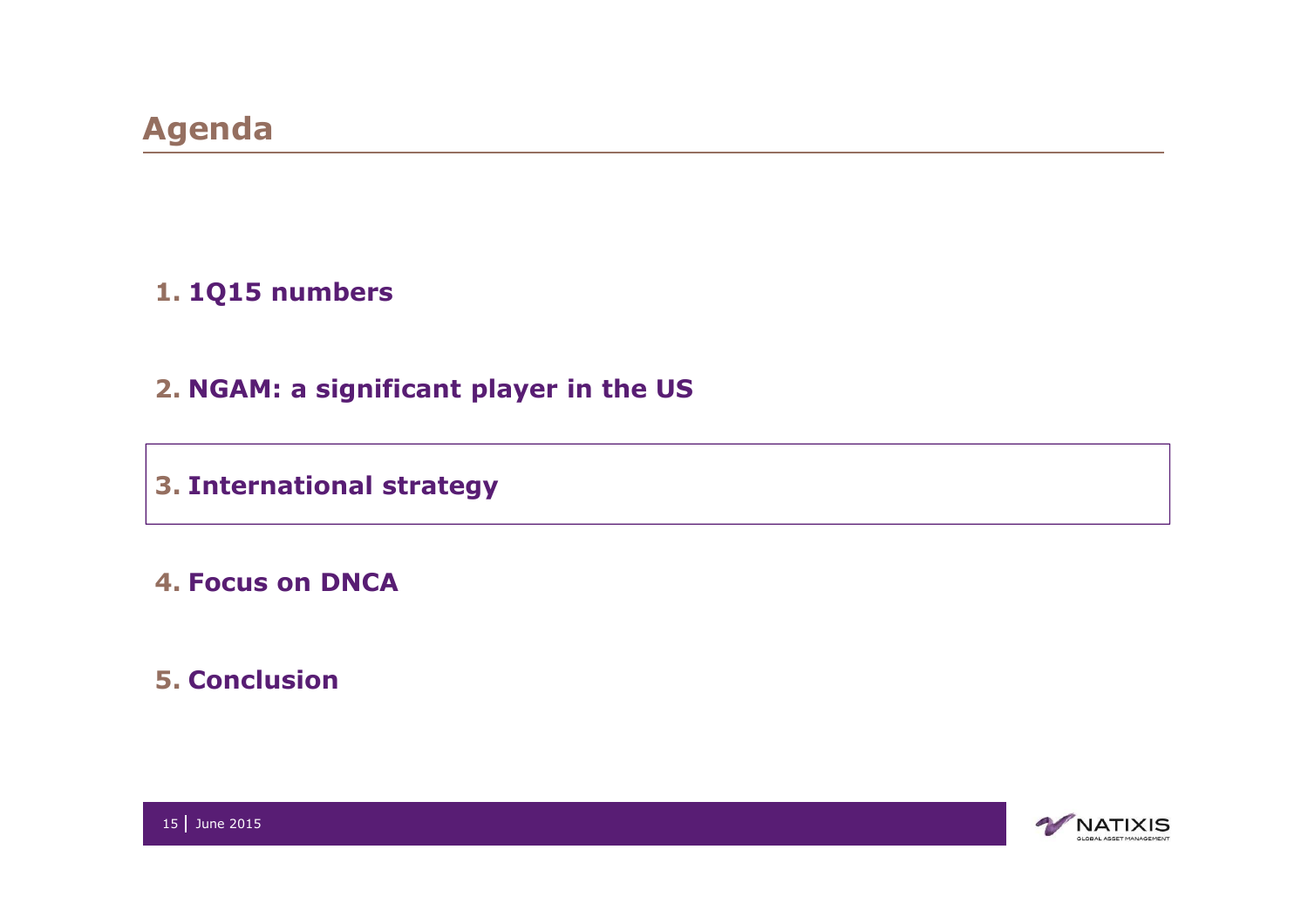# **Our journey to expand globally**

Evolution of NGAM International Distribution (LT: Long-term)



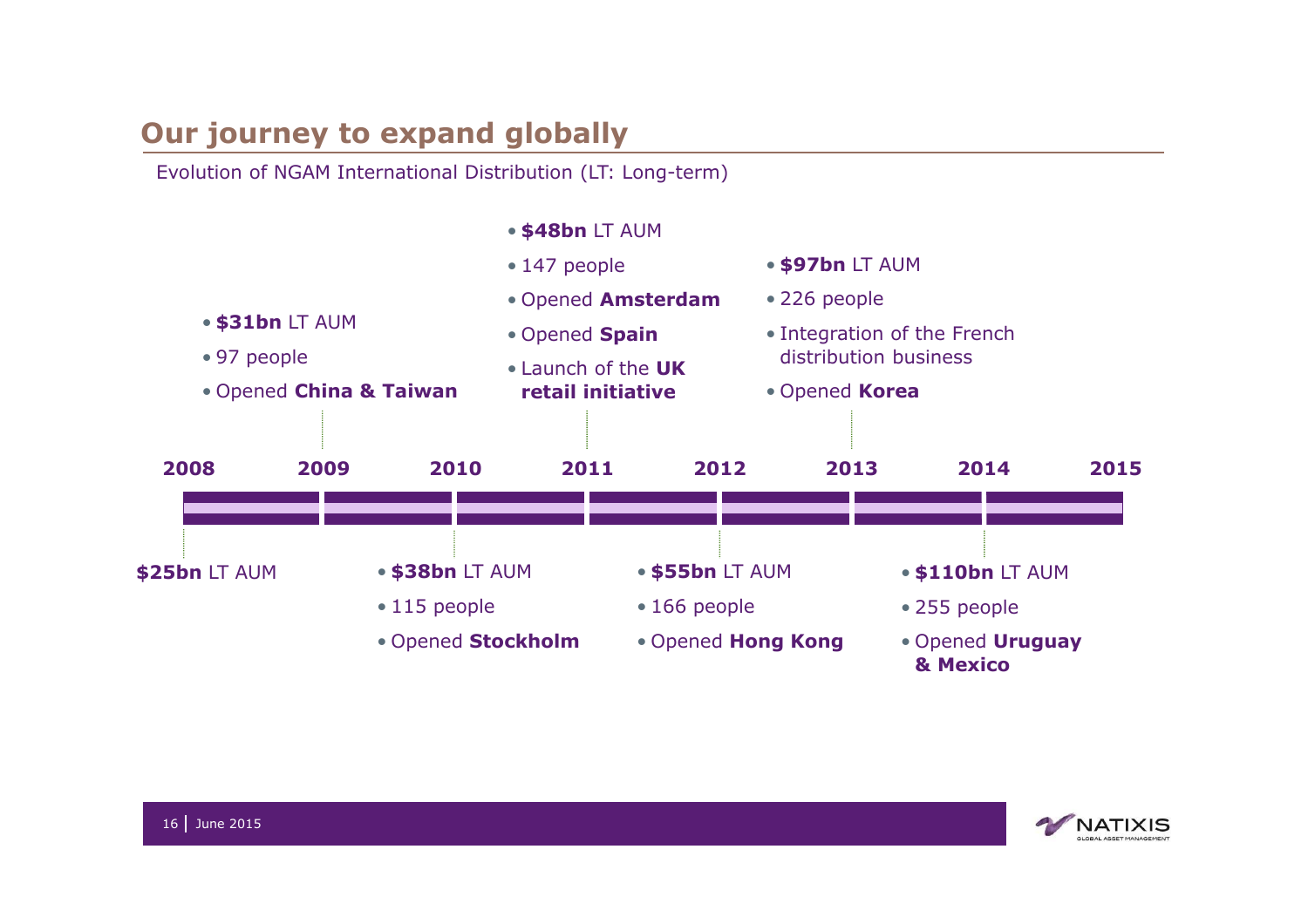# **Our global expansion model has been to lead with institutional followed by retail efforts**



- In the **UK** we built <sup>a</sup> strong institutional client base growing AUM from **\$6bn** in <sup>2007</sup> to **\$13.5bn** in <sup>2014</sup>
- In early 2013, we advanced our UK retail business, creating an Open Ended Investment Company (OEIC) with <sup>a</sup> number of innovative alternative and absolute return-focused products
- Retail AUM has grown to **\$2.7bn** as our products are now available on all the major platforms



- In mid <sup>2014</sup> we initiated institutional coverage in **Canada** with an office in Montreal and <sup>a</sup> U.S. sales person based in Boston
- At the end of <sup>2014</sup> we opportunistically **acquired an asset manager**, NexGen, that provides retail access to <sup>a</sup> market that is relatively captive



- <sup>2014</sup> marked the first year of localized institutional efforts in **Latin America** with <sup>a</sup> new office in Mexico City. Office openings in Montevideo and Bogota in <sup>2015</sup> will launch our distribution business in the region
- In <sup>a</sup> **coordinated effort** between U.S. and International Distribution, we target wealthy LatAm residents who have brokerage accounts domiciled in the U.S.



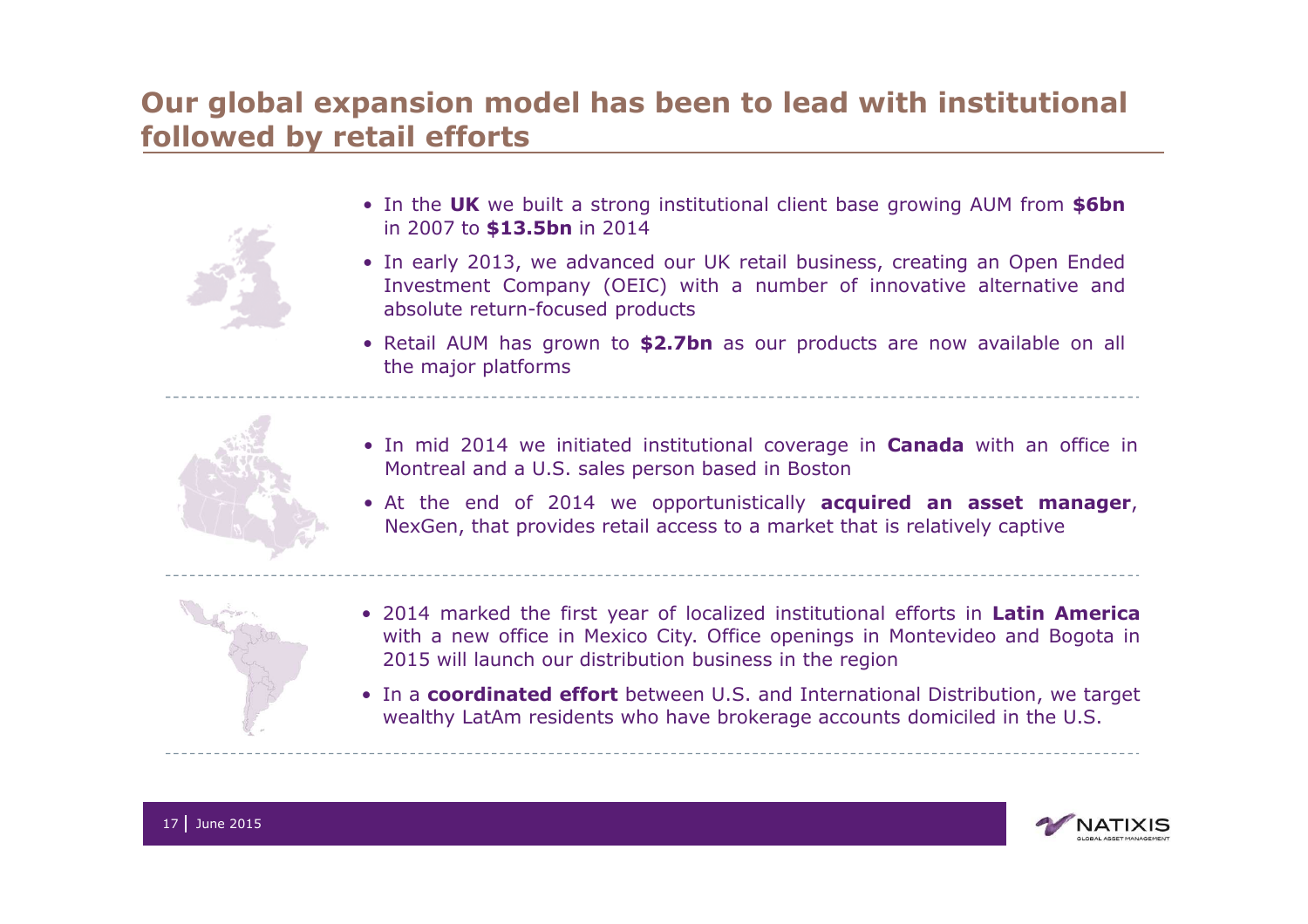# **Coordinated coverage of global distribution partners**



#### **Global firms covered by <sup>a</sup> global key account strategy**

- Coordinated between teams<br>hasod in Boston New York based in **Boston, New York** and **London**
- Joint travel
- Ongoing and structured<br>sharing of information 8 sharing of information & opportunities
- Focused on the key influence centers
- One global strategy, one global platform, one global message

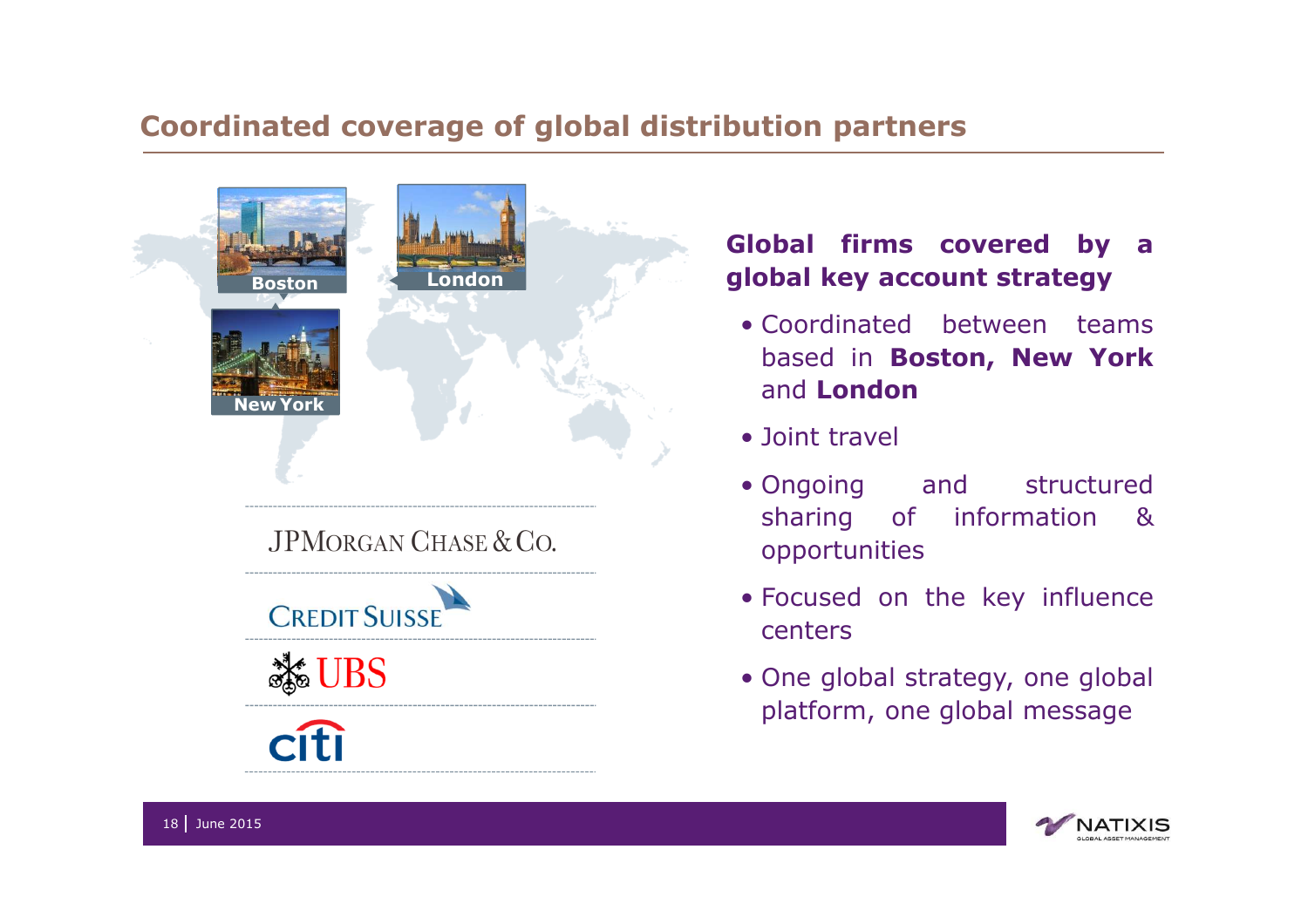## **New Frontier: business model transformation of AM in Europe**

#### - **Multi-affiliates development in Europe: +7% in AuM**

- $\checkmark$  Ramp up of H<sub>2</sub>0 and development of new diversified<br>expertise potably Mirova (SRT) expertise, notably Mirova (SRI)
- $\checkmark$  Globalization of NAM Fixed-Income strategy and<br>diversification in bigh value added expertise (RF loan diversification in high value added expertise (RE loan and Infrastructure, credit L/S,…)

#### - **Optimization and growth in distribution capacity in Europe**

- $\checkmark$  French platform integration in the international NGAM-D platform (except. US) at the end of 2013 to accelerate platform (except. US) at the end of 2013 to accelerate<br>the sales growth... Main, focus, on international the sales growth. Main focus on international<br>develonment development
- $\checkmark$  Significant reinforcement of the NGAM-D platform team<br>and pooling of marketing and communication resources and pooling of marketing and communication resources
- $\checkmark$  US retail strategy deployment in Europe

| <b>Affiliates</b><br>in $Ebn$                    | <b>AuM</b><br>12/31/2014 |
|--------------------------------------------------|--------------------------|
| Natixis Asset Management                         | 305                      |
| Mirova (SRI)                                     | 5                        |
| H <sub>2</sub> O Asset Management (Global Macro) | 6                        |
| AEW Europe (Real estate)                         | 16                       |
| <b>lOthers affiliates</b>                        | q                        |
| Total                                            | 341                      |



- **Successful first steps for the European model transformation**

 $\triangleright$  Needful reinforcement in equity expertise and wealth management solutions for European<br>retail clients **retail clients**

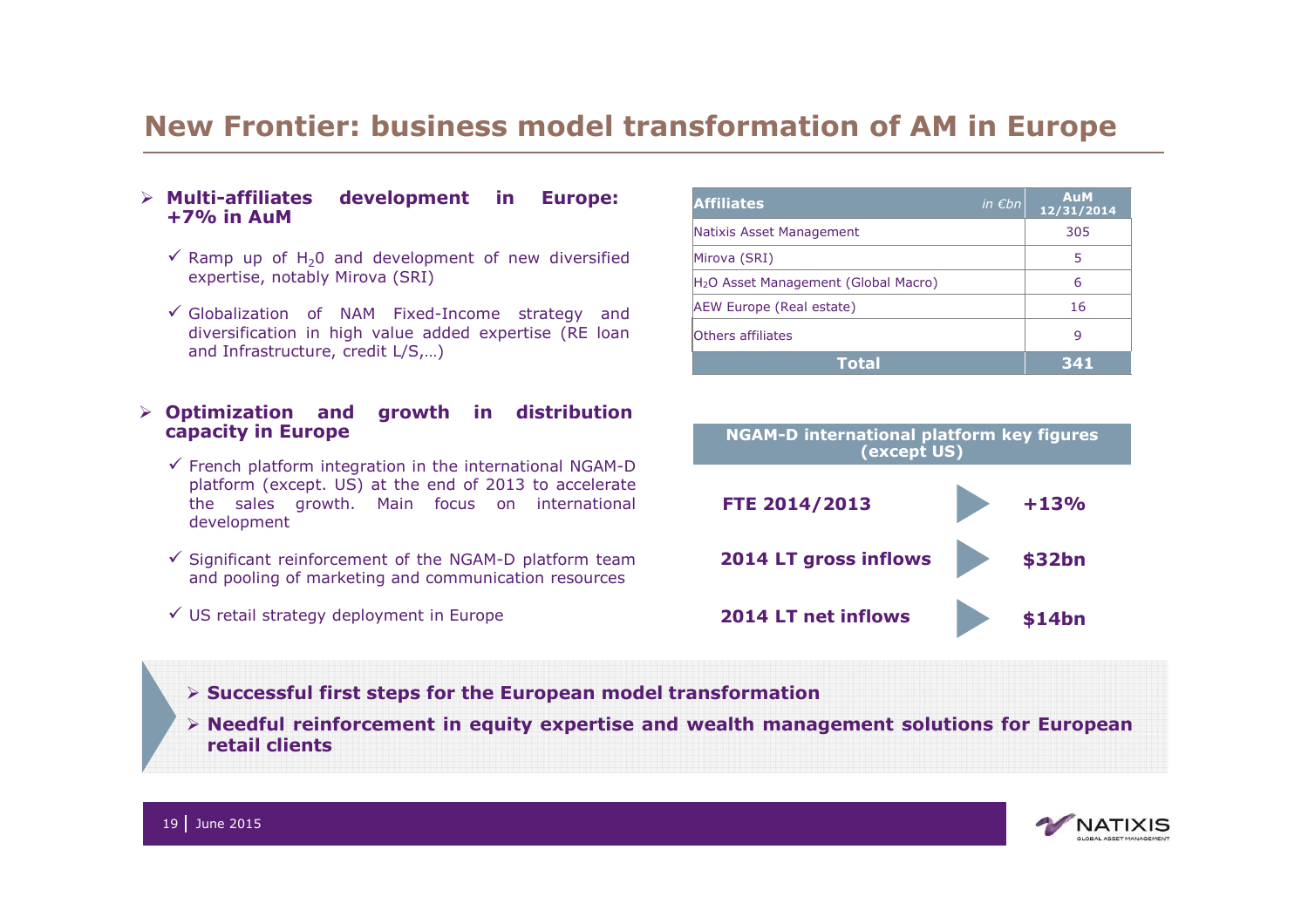#### **1. 1Q15 numbers**

# **2. NGAM: a significant player in the US**

### **3. International strategy**

**4. Focus on DNCA**

# **5. Conclusion**

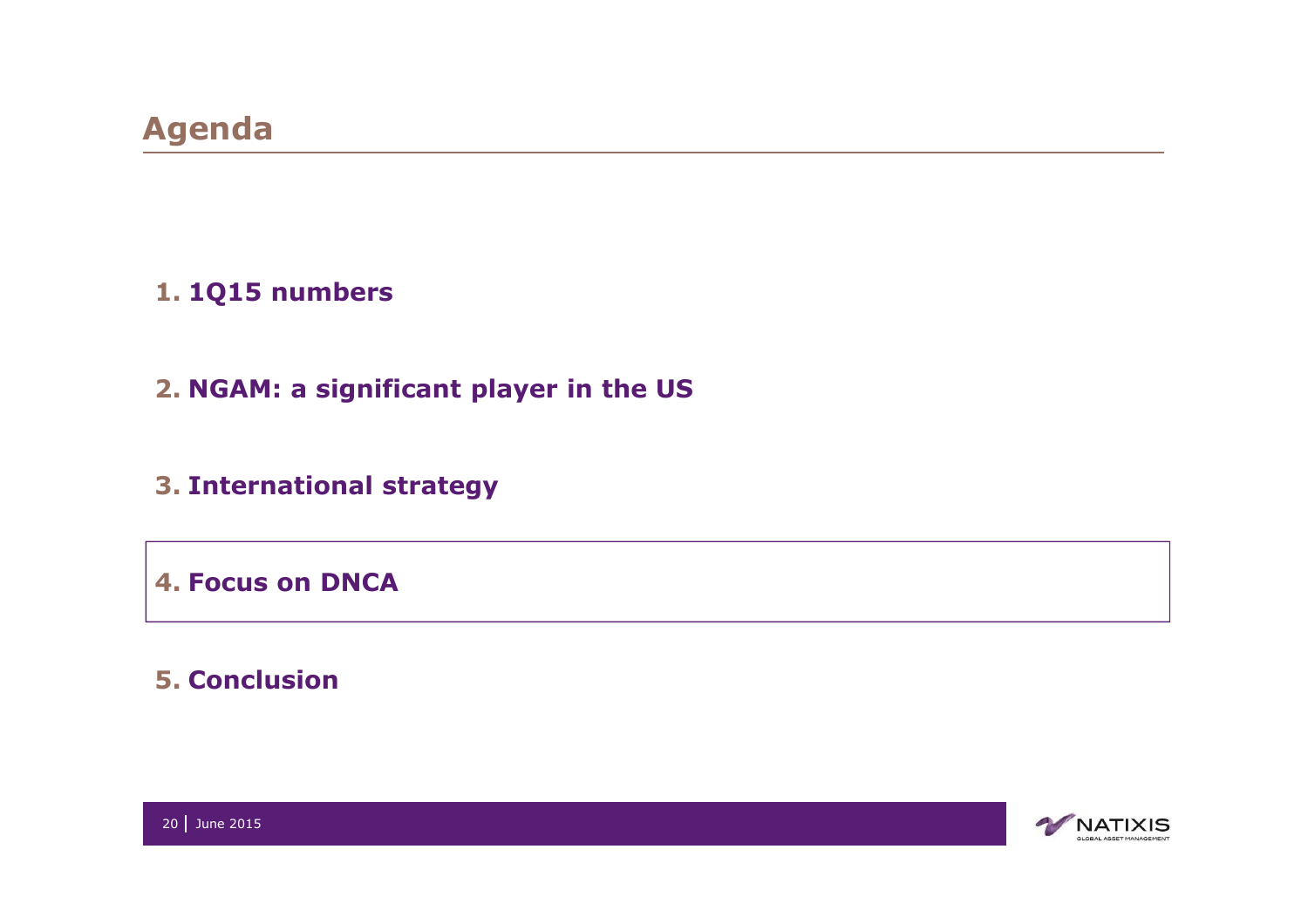| Strategic interest                                   |                                                                                                                                                                                             |
|------------------------------------------------------|---------------------------------------------------------------------------------------------------------------------------------------------------------------------------------------------|
| <b>Transformational</b><br>transactions              | • Quickly acquire a set of expertise with critical mass<br>• Access to new distribution channels<br>• Income and cost synergies                                                             |
| Acquisitions of<br>'mature' specialized<br>boutiques | • Add recognized expertise and brand<br>• Leverage NGAM's capacity to integrate into multi-affiliate model<br>• Income synergies from Distribution<br>• Access to new distribution channels |
| Small acquisitions                                   | • Fill product gaps or opportunistic opportunities that can leverage<br>synergies from Distribution<br>• Access to new distribution channels                                                |
| Lift-outs                                            | • Fill product gaps<br>• Affiliate development                                                                                                                                              |
| <b>Distribution</b><br>partnership                   | • Access to new distribution channels<br>• Strengthen ties with major clients                                                                                                               |

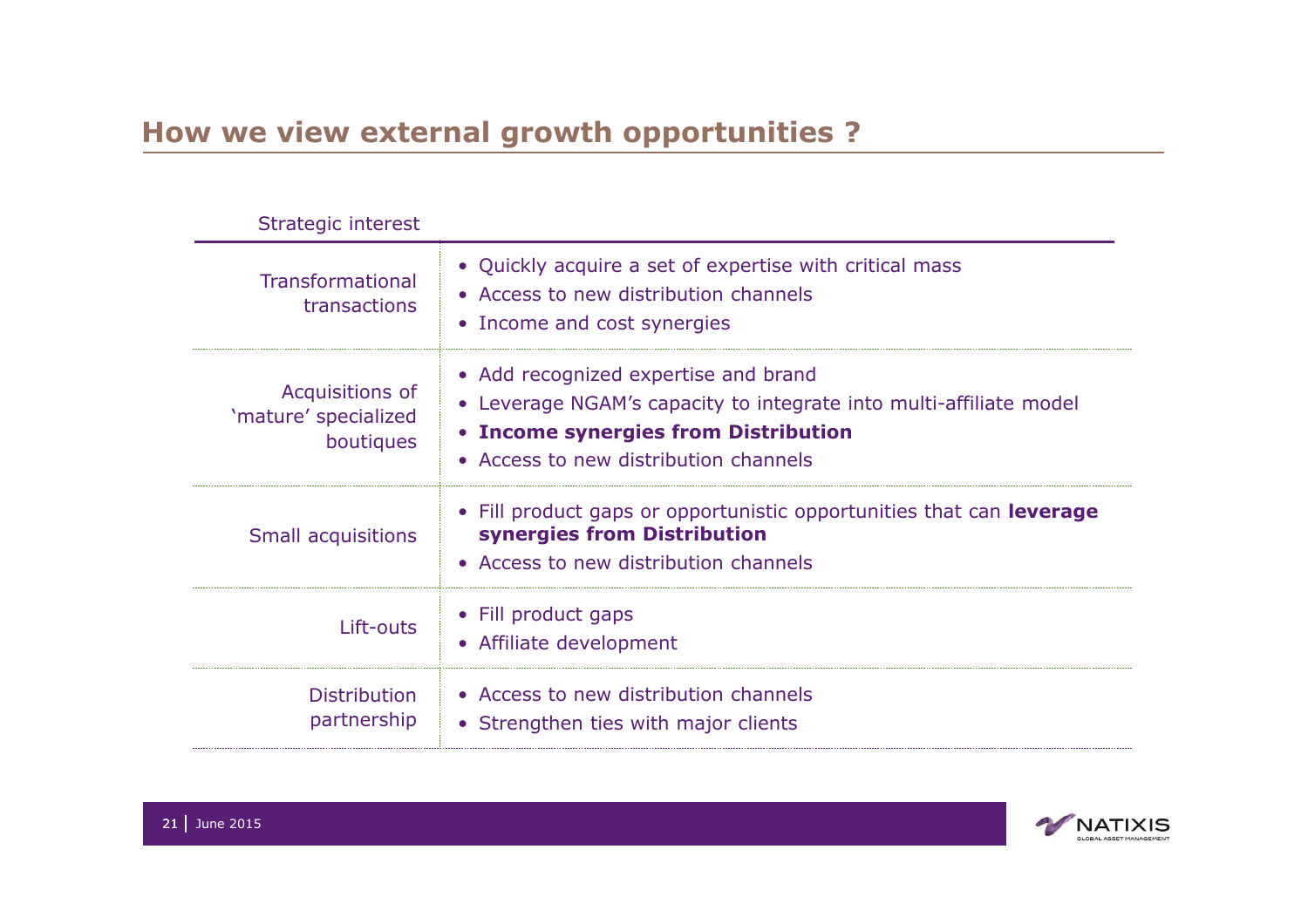#### **DNCA: leading equity/diversified expertise**

#### **Creation in <sup>2000</sup> in Paris, operating also in Italy, Luxembourg, Germany and Switzerland**

- $\checkmark$  €14.2bn in AuM as of end-December 2014, x3 in 5 years,<br>an €13.3bn of average AuM in 2014 an €13.3bn of average AuM in <sup>2014</sup>
- $\checkmark$  76 employees o/w 24 portfolio managers with a recognized expertise recognized expertise
- <sup>A</sup> diversified offer with large size of Funds:
	- Multi-assets funds (Diversified & Flexible)
	- Equity Value strategy France and Europe
	- Equity Growth strategy Europe & Global
	- Absolute return
- **Largely retail customers / >40% out of France**
- $\checkmark$  Funds with solid performances recorded in the long **Funds with solid performances recorded in the long term, 73% of the AuM ranked 5\* Morningstar and 17% ranked 4\***
	- **<sup>A</sup> entrepreneurial spirit compatible with our set up**
	- **<sup>A</sup> very good track record overtime and <sup>a</sup> strong brand**
	- **<sup>A</sup> high level of profitability since several years and <sup>a</sup> sustained growth in the GOI**



#### **Breakdown of inflows by distribution channel end-December2014**



#### **Financial results**

| In $\epsilon$ m               | 2014      |
|-------------------------------|-----------|
| <b>Net revenues</b>           | 133       |
| <b>Expenses</b>               | 35        |
| <b>Gross operating income</b> | 97        |
| Net revenues/ average AuM     | $>90$ bps |

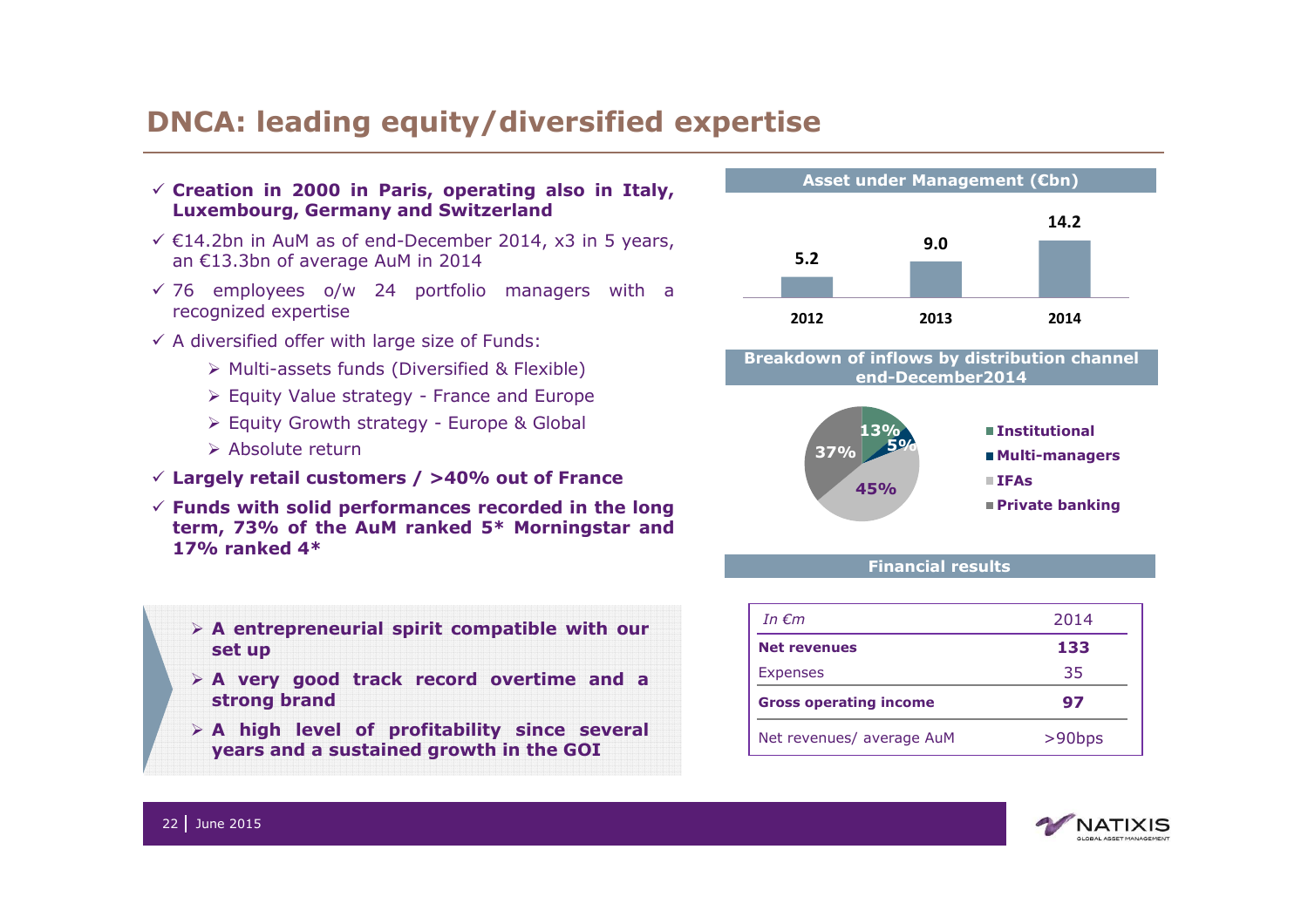# **Synergies and development potential for NGAM in Europe**

**Positive contribution from DNCA to our current fundamentals**

- Enlargement of expertise to sustain our development strategy with retail clients in Europe, fuelled by <sup>a</sup> unique combination of Funds
- $\triangleright$  Significant improvement in average level of margin  $\triangleright$  Significant improvement in average level of margin through the reinforcement of our high value added through the reinforcement of our high value added<br>European\_assets European assets

**<sup>A</sup> efficient distribution platform which allowed the further development of DNCA**

- $\triangleright$  Acceleration of products' distribution out of DNCA<br>
core markets (France and Italy) core markets (France and Italy)
- > Deployment of DNCA offer to institutional clients
- Investment plan (IT and FTEs) to reinforce the control functions and support the rapid growth control functions and support the rapid growth



#### **AuM breakdown by asset class in Europe**



Equity, diversified, alternatives and structured products ■ Other products

 $\triangleright$  Strong development expected with retail customers notably fuelled by DNCA products<br>And the contract of the contract of the contract of the contract of the contract of the contract of the contra

- **Reinforcement in high value added product exposure and in the range of expertise**
- **Additional inflows potential on the top of the €75bn target**

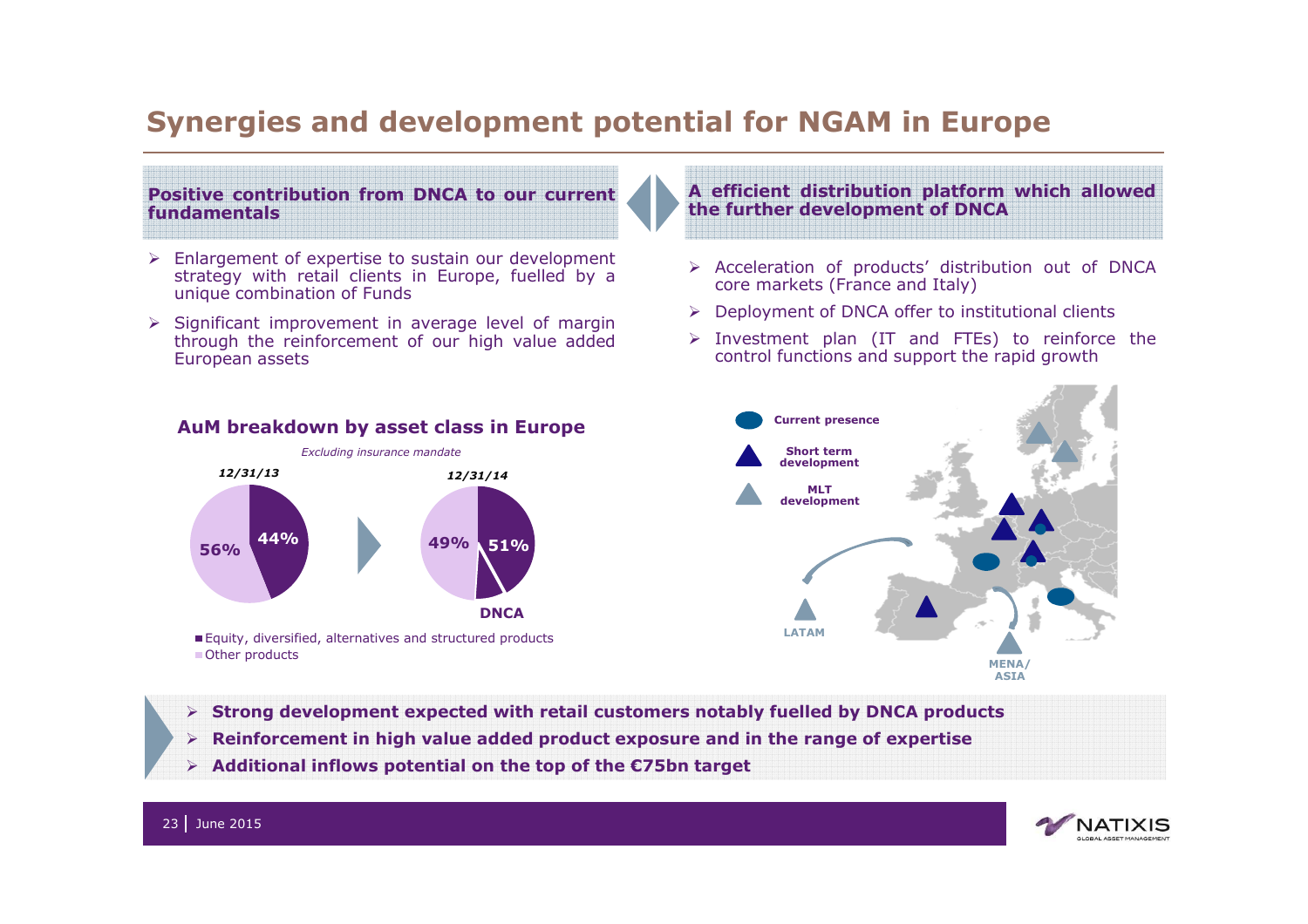#### **Value creation for Natixis shareholders**

#### **Acquisition of 71% of DNCA capital in 2Q15 for €547m in cash**

- > The investment represents 3.9% of the AuM at<br>end-2014 end-2014
- $\geq$  2014 GOI multiple of 7.9x (average AuM of<br> $\epsilon$ 13.3hn in 2014) and 7.3x on 2015 estimated €13.3bn in 2014) and 7.3x on <sup>2015</sup> estimated GOI (€15.5bn AuM at end-Feb. 2015)
- Day-one transaction's ROI of 8%
- Interests aligned with management through (i) <sup>a</sup> progressive exit for ordinary shares mechanism over <sup>5</sup> years (2021) and (ii) the set up of <sup>a</sup> additional incentive system
- Limited impact of the new scheme on DNCA CIR

#### **Global investment of €713m**

**Around 70bps estimated impact on the CET1 ratio in 2Q15**

#### **Satisfactory level of profitability in <sup>a</sup> very attractive industry**

**Exit of institutional investors and<br>
<b>interests alignment** with **interests alignment with management**

**Target confirmed for Investment Solutions' ROE level above 15% in <sup>2017</sup>**

**~ 4% accretive impact of the transaction on the Natixis <sup>2014</sup> EPS**

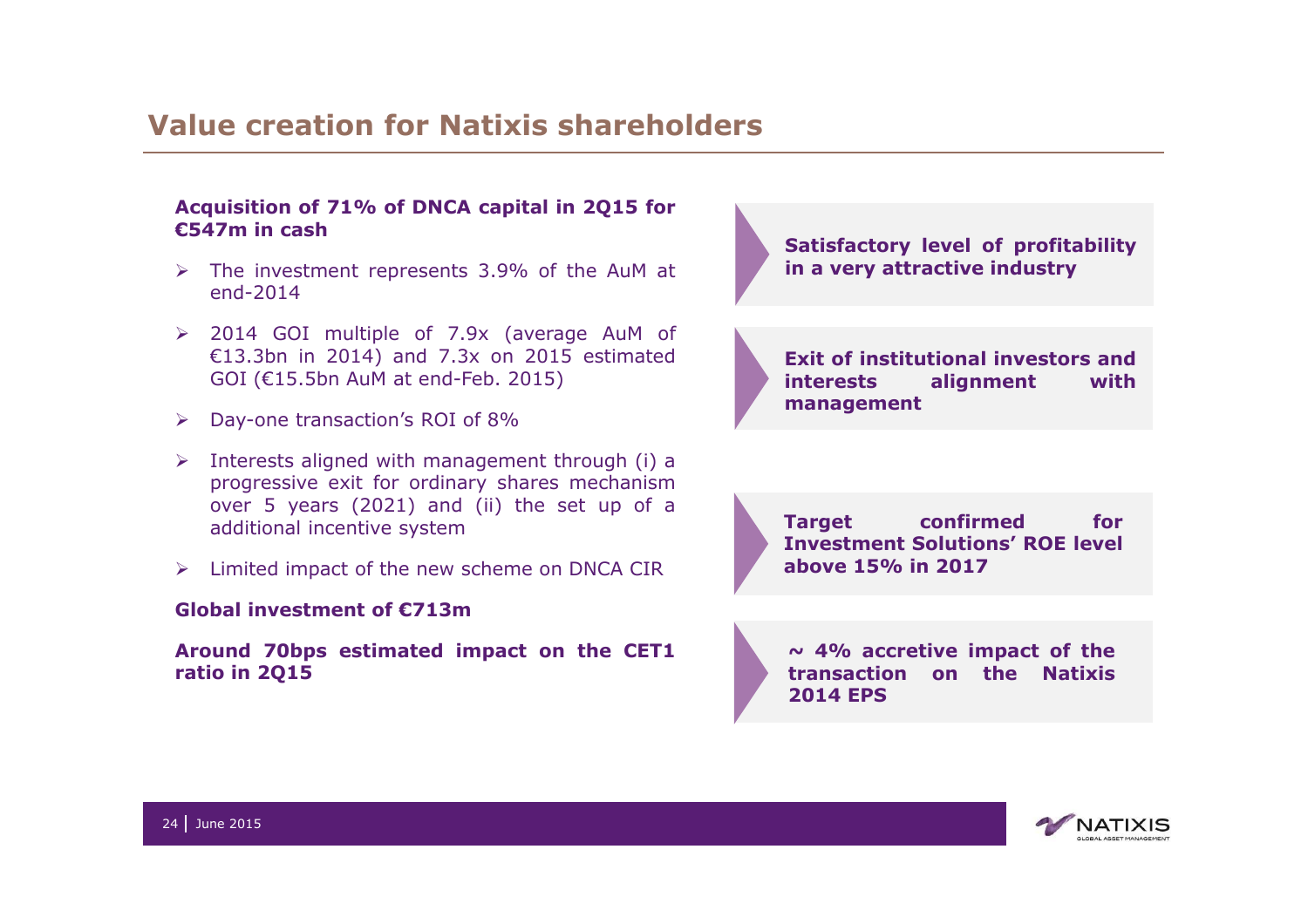| End of May 2015               |                                |                        | <b>YTD</b>           |       | 1 Year          |       | 3 Years    |       | 5 Years    |       | 10 Years       |      |                 |
|-------------------------------|--------------------------------|------------------------|----------------------|-------|-----------------|-------|------------|-------|------------|-------|----------------|------|-----------------|
| Funds                         | <b>Morningstar Category</b>    | <b>Mstar</b><br>Rating | <b>Fund Size EUR</b> | Ret   | Pct             | Ret   | <b>Pct</b> | Ret   | <b>Pct</b> | Ret   | <b>Pct</b>     | Ret  | <b>Pct</b>      |
| Eurose C                      | <b>EUR Cautious Allocation</b> | 5                      | 3 966 126 000        | 6.45  | -17             | 5.50  | 49         | 9.99  | 11         | 6.76  | 9              | 5.40 | -6              |
| DNCA Invest Eurose I EUR      | <b>EUR Cautious Allocation</b> | 5                      | 4 550 567 997        | 6.71  | 12 <sub>1</sub> | 6.36  | 38         | 10.63 | 9          | 7.26  | 6              |      |                 |
| <b>DNCA Evolutif C</b>        | <b>EUR Flexible Allocation</b> | 5                      | 1 055 294 000        | 10.35 | 41              | 7.00  | 62         | 14.43 | -17        | 8.31  | 17             | 6.58 | $\overline{11}$ |
| <b>DNCA Invest Evolutif I</b> | <b>EUR Flexible Allocation</b> | 5                      | 490 669 853          | 10.86 | 38              | 9.33  | 46         | 16.41 | 10         | 9.93  | 5              |      |                 |
| Centifolia C                  | France Large-Cap Equity        | 4                      | 1 765 277 000        | 18.37 | 85              | 10.40 | 91         | 22.57 | -23        | 10.64 | 44             | 6.92 | 12              |
| DNCA Invest Europe Growth A   | Europe Large-Cap Growth Equity |                        | 296 935 921          | 22.50 | 41              | 27.43 | 28         |       |            |       |                |      |                 |
| DNCA Invest Value Europe I    | Europe Large-Cap Value Equity  | 5                      | 487 446 166          | 23.24 | $\overline{4}$  | 18.90 | 29         | 26.30 | 8          | 15.93 | $\overline{4}$ |      |                 |
| DNCA Value Europe C           | Europe Large-Cap Value Equity  | 5                      | 649 557 475          | 22.36 | $6^{\circ}$     | 16.66 | 45         | 24.52 | 16         | 14.47 | 9              | 7.92 | $\overline{4}$  |
| <b>DNCA Invest Miura B</b>    | Alt - Market Neutral - Equity  |                        | 871 562 303          | 4.31  | 22              | 3.94  | 40         | 6.40  | 28         | 4.01  | 29             |      |                 |
| <b>DNCA Invest Miuri B</b>    | Alt - Market Neutral - Equity  |                        | 351 934 394          | 4.01  | 25              | 4.51  | 36         | 7.47  | 17         |       |                |      |                 |

#### Source: Morningstar



<sup>25</sup> June 2015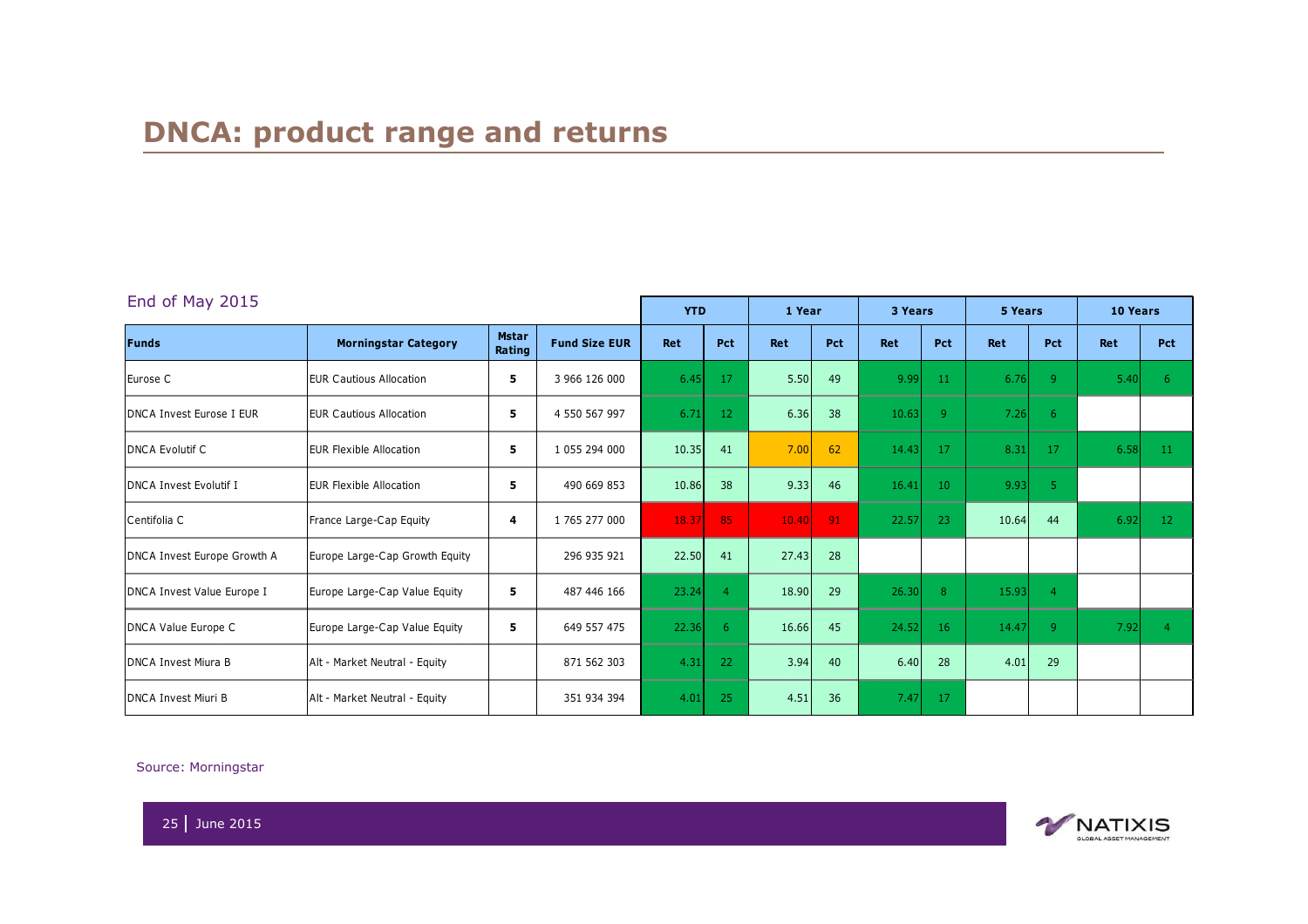#### **1. 1Q15 numbers**

# **2. NGAM: a significant player in the US**

# **3. International strategy**

#### **4. Focus on DNCA**

**5. Conclusion**

**NATIXIS ALL ASSET MANAGEMEN**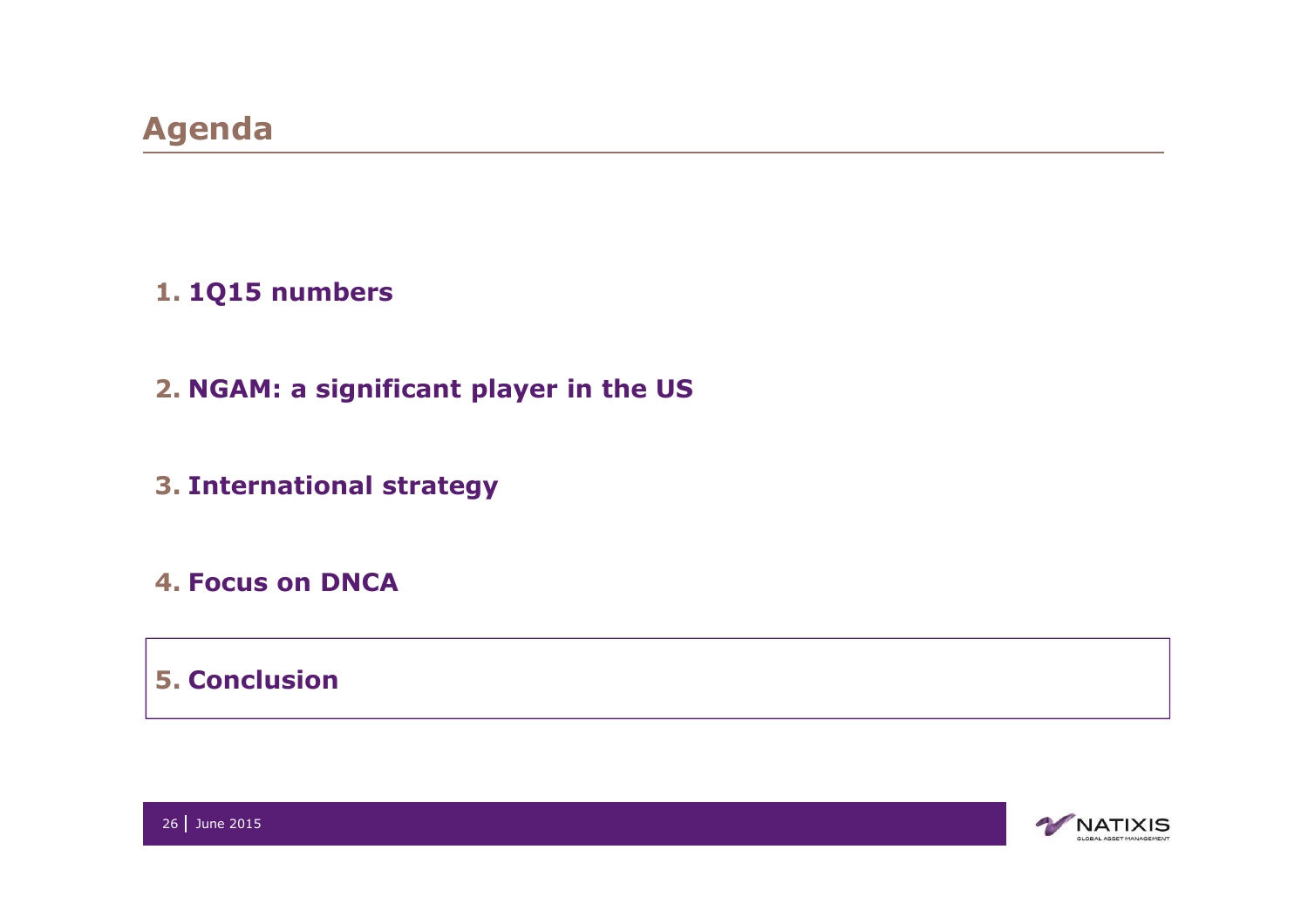# **Our long term strategy**



- **1. Execute an organic growth strategy adapted to changing market conditions and constraint on profitability:**
- • Maintain pace of **organic growth** and **organizational development** with an eye on our profitability
- •Diversify further **range of affiliate expertise**
- • Develop **differentiated products** built for <sup>a</sup> challenging global environment
- •Diversify **sales focus and change bracket on alternatives**
- • Deliver more quickly on **key distribution initiatives** in the U.S. and Canada, Latin America, Asia and the U.K.
- **2. Keep looking for acquisitions that make sense with strict financial criteria:**
- •To **fill expertise gaps** or **extend distribution footprint**
- •To boost and diversify our profit
- •Without changing our model and our culture